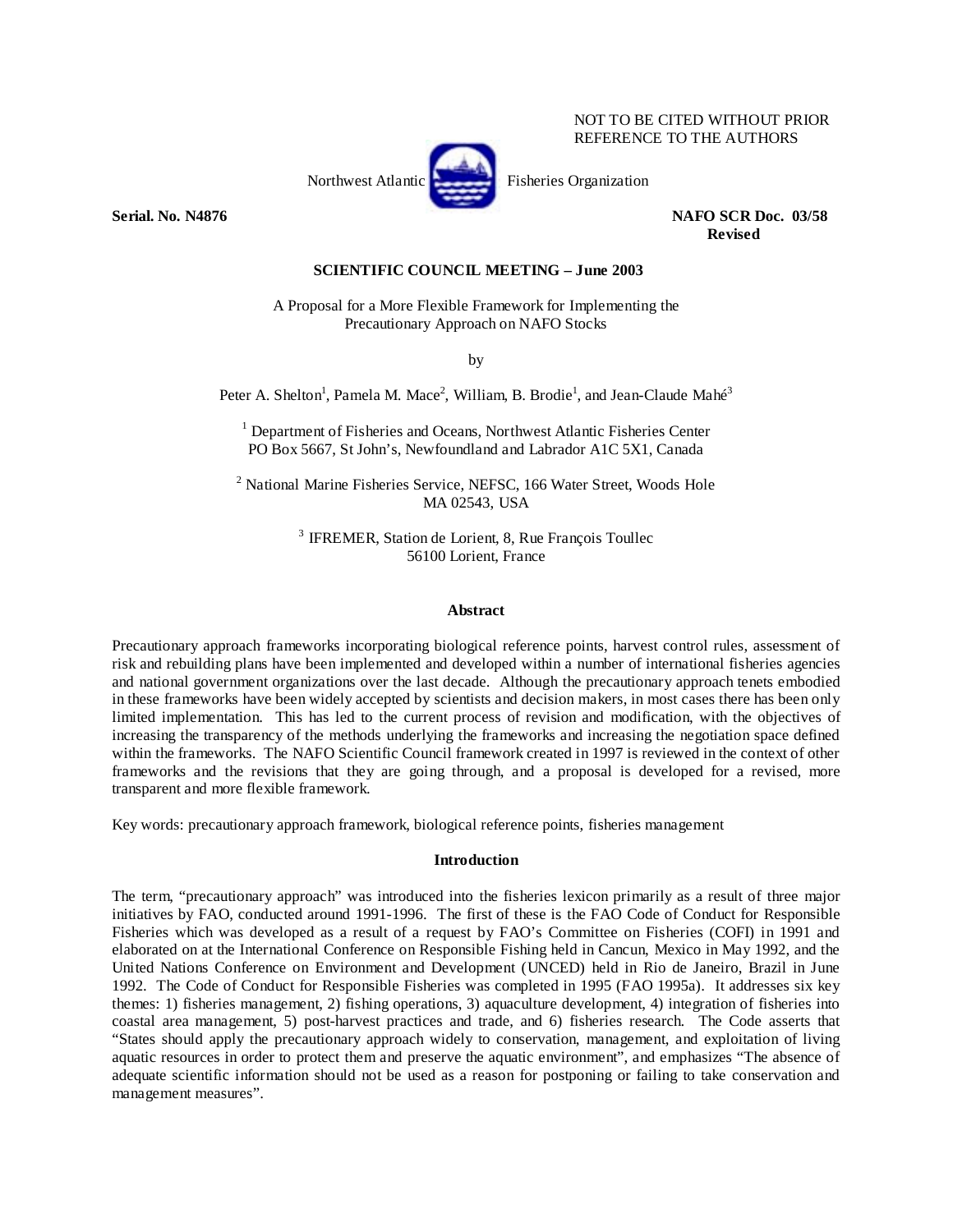While the Code of Conduct is a voluntary, non-binding agreement, the second major initiative is a binding international instrument that has recently gained sufficient signatures to come into effect. The Agreement for the Implementation of the Provisions of the United Nations Convention on the Law of the Sea of 10 December 1982 relating to the Conservation and Management of Straddling Fish Stocks and Highly Migratory Fish Stocks (UNFA; UN 1995) was negotiated over a similar period as the FAO Code of Conduct and contains nearly identical language as the Code on many issues, including the precautionary approach and general principles for the conservation and management of living marine resources. Even before the Straddling Stocks Agreement came into effect, one section in particular was being used extensively as an explicit statement of the application of the precautionary approach in fisheries management. This short section (Annex II of the Straddling Stocks Agreement) includes the following statements: "Two types of precautionary reference points should be used: conservation or limit reference points, and management or target reference points", "Such reference points shall be used to trigger pre-agreed conservation and management action", "Fishery management strategies shall ensure that the risk of exceeding limit reference points is very low", and "The fishing mortality rate which generates maximum sustainable yield should be regarded as a minimum standard for limit reference points". Use of the concepts and definitions in Annex II has been extended to a wide variety of fisheries, not just straddling and highly migratory stocks.

The third initiative, FAO's Technical Guidelines on the Precautionary Approach to Capture Fisheries and Species Introductions (FAO 1995b), was essentially an elaboration of the two outlined above, plus others. It groups the elements of the precautionary approach into three categories (excluding sections on species introductions): 1) fisheries management, 2) fisheries research, and 3) fisheries technology, covering a wide diversity of issues in 103 paragraphs. For example, the paragraphs on fisheries management address overfishing, restoration of overfished stocks, management objectives, uncertainty, harvesting overcapacity, controlled access to fisheries, data reporting requirements, management planning processes, and effective systems for monitoring and enforcement.

## *Recent developments*

Subsequent to completion of these initiatives, application of the precautionary approach has taken two divergent paths. The first is that some management authorities now label almost any and every management action as an application of the precautionary approach, even retrospectively. In cases where risk-averse management was or is being practiced, this may be reasonable because the precautionary approach embodies risk-averse management. However, if everyone jumps on the bandwagon, claiming they have already being practising precautionary management, just not calling it that, and claiming every management action to be a sound example of application of the precautionary approach, then the term loses its meaning. The term needs to apply to more specific situations, not just the set of all possible management actions.

Another way in which the term has been used very loosely is in the extension to fisheries science. The FAO Guidelines themselves suggest using the term even more broadly than simply applying to fisheries management. In particular, they include an extensive section on the Precautionary Approach to Fisheries Research, even defining a "precautionary assessment". Examination of this section shows that all that is meant by these terms is that scientific analyses should be based on the best possible data, should be as comprehensive as possible, and should incorporate uncertainty. It is probably a misnomer to apply the word, "precautionary" to fisheries science or stock assessments. In fact, use of the term in this context has backfired on stock assessment scientists in many arenas. "Precautionary assessments" are perceived by many others to be "assessments deliberately biased to be overly conservative", and scientists have had to defend the fact that they themselves want assessments to be as unbiased as possible, and that in most organizations there are checks and balances in place for quality control of assessments. Many scientists and scientific organizations (e.g., NAFO, ICES and ICCAT) advocate restricting the term "precautionary" to be an adjective of fisheries management, but not fisheries science.

At the opposite extreme to (a perhaps overly-) broad use of the term, assessment scientists have mostly focused on very narrow aspects of the precautionary approach; namely, the development and application of biological reference points, formulation of harvest control rules, and incorporation of uncertainty into assessment results. This has certainly been the focus at NAFO, ICES, ICCAT, NASCO, and in many individual countries. NAFO, ICES and ICCAT have all developed default harvest control rules and associated reference points. In the United States, NMFS and the eight regional fishery management councils have developed and applied definitions of "overfishing" (*F* too high) and "overfished" (*B* too low), often overlain with a harvest control rule, for more than 200 fish stocks.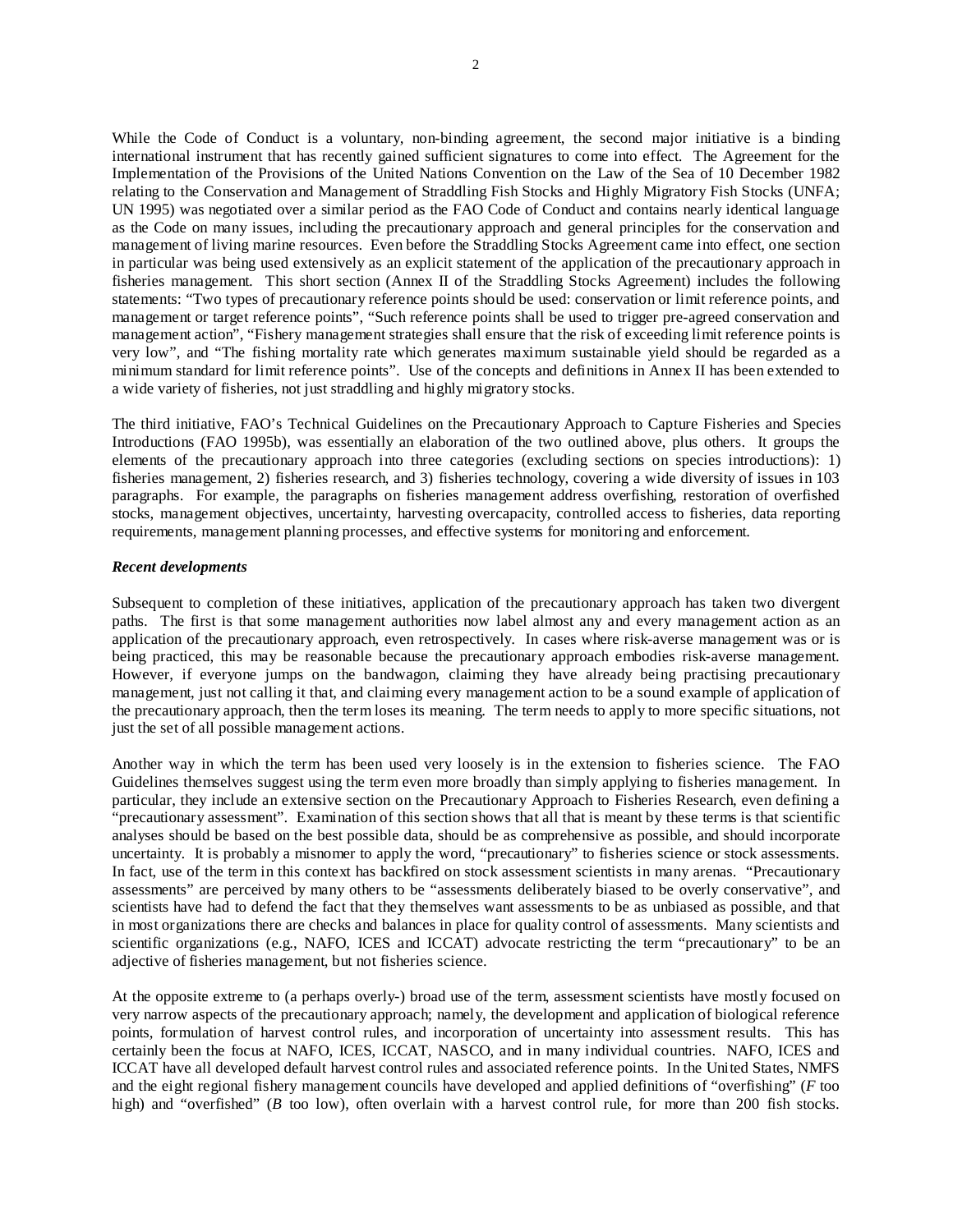Although a default harvest control rule was suggested for use in the United States by Restrepo *et al*. (1998), numerous variations of control rules have been adopted. There have been few studies comparing the performance of alternative control rules. One exception is a recent report by Breen *et al*. (2003) who compared the performance of 14 alternative rules in terms of their application to a New Zealand rock lobster fishery.

Overall, there is no shortage of alternative control rules that have been developed, but there is a shortage of cases where such rules have actually been applied. The primary reason for the latter seems to be a combination of two factors: 1) the fact that a large number of key target species throughout the world are currently overfished, thus requiring some very tough compromises to be made between the need to rebuild stocks and short-term socioeconomic considerations, and 2) the resistance to control rules that essentially mandate pre-defined management actions depending on the current state of the resource or fishery. Obviously, these go hand in hand. The mechanistic approach of control rules to implementation of precautionary management may be hindering agreement on conservation restrictions, simply because it leaves so little room for negotiation and political considerations (Rosenberg, 2002). This situation is exacerbated when stock status dictates the need for extremely restrictive management actions.

#### **Developing and implementing PA frameworks**

There is a long history of devising biological reference points and incorporating them into management advice on allowable harvests of marine fish stocks; such history precedes the advent of the precautionary approach in the 1990s. However, the precautionary approach embodies at least five concepts not previously brought together in fisheries management. The first is "reversal of burden of proof". Under a precautionary approach it should be demonstrated that a particular fishing activity will not result in unacceptable harm to the resource, rather than waiting until the damage occurs and then trying to repair it. In practise, reversal of burden of proof has to be judiciously applied and will be most relevant to situations where ovefishing is occurring. It does not imply that no fishing can take place until all potential impacts have been assessed and found to be negligible (FAO 1995b). The second represents a major conceptual shift - the notion of  $F_{\text{mw}}$  as a minimum standard for a limit reference point. This is a profound and significant departure from past fisheries management practice, where  $F_{\text{msy}}$  was considered a target, rather than a limit, and consequently frequently exceeded (Mace and Gabriel 1999). The third is the need to be risk-averse in decision-making. This is generally interpreted to mean that decisions should be taken such that there is a low risk (10% or less) of serious harm resulting. How to define serious harm and to adequately capture risk is an active area of current fisheries research. The fourth is the development of havest control rules that predetermine the management actions to be taken to achieve risk-averse decisions. These most commonly take the form of feedback control rules whereby fishing mortality is adjusted through TAC setting or other measures based on perceived current state or projected future state of the resource. The fifth is the need to develop recovery plans for depleted or collapsed stocks that ensure a very low fishing mortality, facilitating recovery of stocks to a predetermined size over a specified time period. This is currently particularly relevant given that many groundfish stocks have been reduced to low levels through overfishing.

In their review of the application of the precautionary approach, Mace and Gabriel (1999) found that a number of international fisheries organizations have adopted the precautionary approach and have actively developed biological reference points and harvest control rules. However, operational procedures for implementation of the PA have lagged. International fisheries agencies and national governments have often shied away from implementation. Where fish stocks have not collapsed, this may often be attributed to "precautionary" management practices, whereas in many instances it may simply be fortuitous (e.g. in a developing fishery where effort and capacity have not yet increased to the point that the removals are unsustainable). Where fisheries have been closed, this is generally because harvesting the remaining fish is no longer commercially profitable and can no longer be justified in any circumstances. Although *post facto* such closures may be described as precautionary, the real test will be what happens if and when the stock recovers. Reopening a fishery at the first sign of commercial quantities of fish, rather than recovery to the point that there is a small probability that the resource is below a sensibly defined  $B_{\text{lim}}$ , would weaken the argument that a precautionary approach is being implemented. To its credit, NAFO is one of the few international fisheries organisations that has had the political will to close directed fisheries on several severely depleted stocks.

A big impediment to the implementation of the precautionary approach is gross overcapacity in most fisheries. The lack of political will, both in national governments and in international fishery agencies, to tackle overcapacity and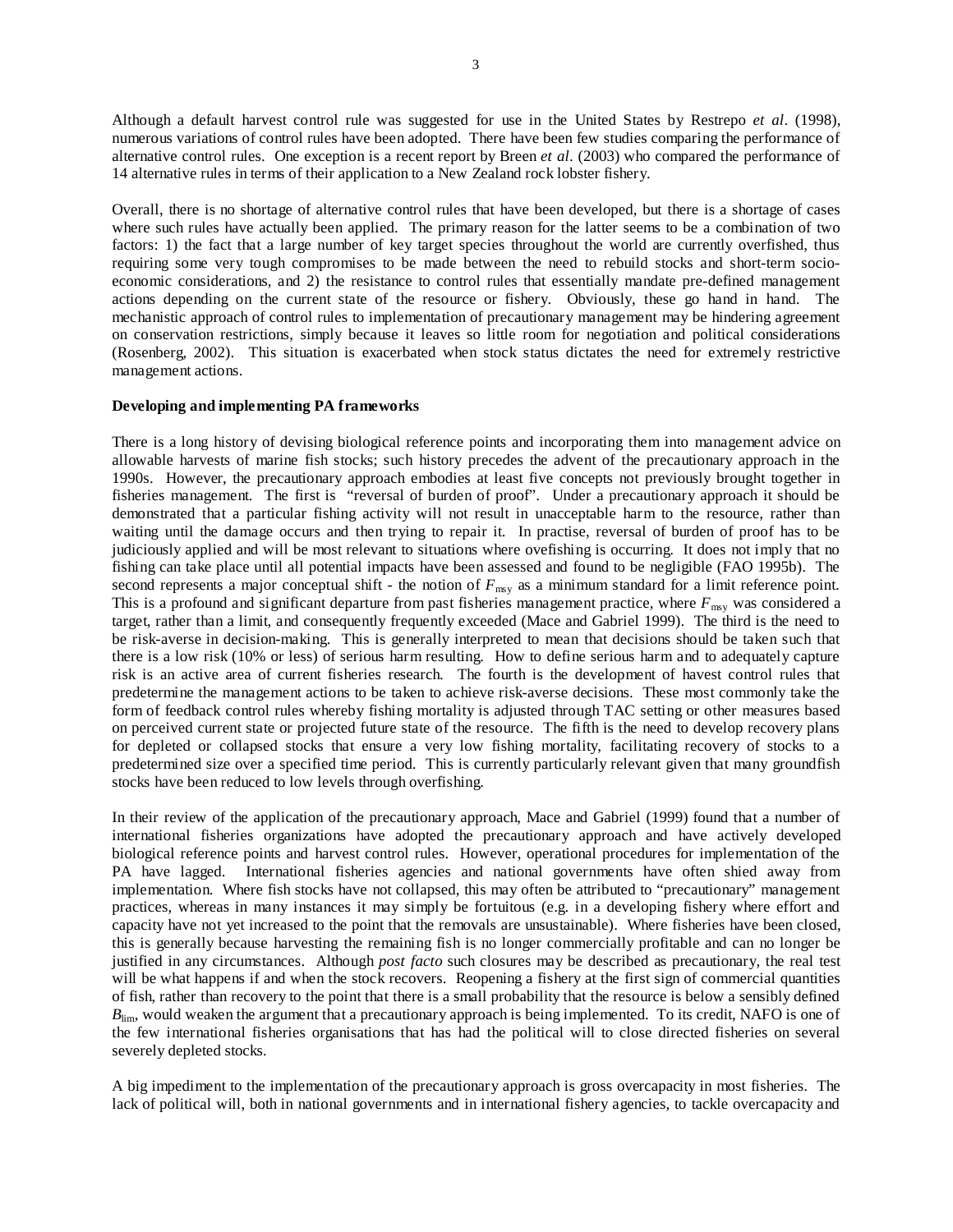reduce TAC sufficiently is the major issue in preventing overfishing (Mace 1996, Mace and Gabriel 1999), and this has not changed with the advent of the precautionary approach. The change from  $F_{\text{msy}}$  as a target to  $F_{\text{msy}}$  as a limit requires a change in the mindset of fisheries managers and resource users - not just a subtle change, but a fundamental shift towards long-term sustainable fishing practices, including accurate reporting of removals, elimination of illegal effort, minimisation of bycatch, adherence to mesh size regulations and respecting closed area and season regulations. The scale may only tip towards the implementation of sustainable fisheries practices when the number of disasters (collapses and non-recoveries) outweighs the optimism and denial of many resource users and political systems, and when the general public, concerned with the environmental and resource degradation that has occurred, decides to lean in favour of practices such as those embodied under the precautionary approach.

The Scientific Council of NAFO, through its ad hoc Working Group on the Precautionary Approach, developed a provisional framework for implementing the Precautionary Approach with particular attention to Annex II of the UN Agreement on the Conservation and Management of Straddling Fish Stocks and Highly Migratory Fish Stocks (Serchuk et al. 1997). Thus far, the Fisheries Commission of NAFO (FC) has not formally adopted the framework and has voiced a number of concerns that are preventing implementation. These concerns are not unique. There are few good examples where a comprehensive precautionary approach has been developed, accepted and is routinely implemented in the management of fish stocks. Reasons may in part stem from the adoption by fisheries scientists of a rigid formulaic approach to the development of control rules, leaving little room for negotiation and political consideration (Rosenberg 2002). In NAFO, FC reaches decisions by consensus, so the ability to negotiate a compromise is key.

A more flexible PA framework within NAFO will provide more room for negotiation by FC in reaching agreement on management measures. However, the cornerstone to the PA is the concept of a limit, which, by definition, is an inflexible construct. Annex II requires that management actions result in only a low probability of a stock falling outside safe biological limits. This leaves little room for negotiation when a stock is at a low level. If the stock is already outside safe biological limits, then, under Annex II, management actions need to be taken to facilitate recovery to within safe biological limits. However, within the area defined as being "biologically safe", Annex II provides considerable latitude for decision-makers. In this paper we explore this latitude in the context of NAFO. To provide a broader context, we contrast the NAFO situation with recent developments in ICES and the EU with respect to North Sea cod, in Canada and the USA with respect to Atlantic cod stocks, and the thinking on the PA, biological reference points and control rules expressed in the recent peer-reviewed scientific literature. This paper builds on the work on a revised PA Framework carried out at the recent NAFO Scientific Council Workshop on the Precautionary Approach to Fisheries Management (St John's March/April 2003, NAFO SCS Doc. 03/05).

## *A note on standardization of terminology*

Early in the development of harvest control rules and associated reference points, it was recognized that each separate body of scientists had tended to develop their own sets of nomenclature. This was of particular concern for NAFO, ICES and ICCAT, and led to a Coordinated Working Party meeting in February 2000. While the CWP noted the differences in terminology and approaches, it was also evident that the various approaches evaluated had much in common. The CWP concluded that it was premature to harmonize the terminology and methodology because the approaches were still under development. Unfortunately, it may already be too late to develop a common terminology, because the terms developed by each assessment or management body have become ingrained within that body. For example, in the United States, the National Marine Fisheries Service's guidelines for implementation of National Standard 1 of the Magnuson Act use the term "threshold" to denote quantities that NAFO and ICES would refer to as "limits". This discrepancy was noted before the guidelines became final, but it was not fixed at the time and, in recent discussions concerning possible revisions to the guidelines, many scientists and managers are of the opinion that a change to make the U.S. definitions more consistent with international usage would add more confusion than the change is worth.

## **Examples of the development and implementation of PA frameworks**

## *ICES*

As a precursor to the precautionary approach, ICES introduced the concept of "safe biological limits" in 1981 and expanded on the idea in 1986 and 1987 in terms of historical experience of recruitment, stock size and fishing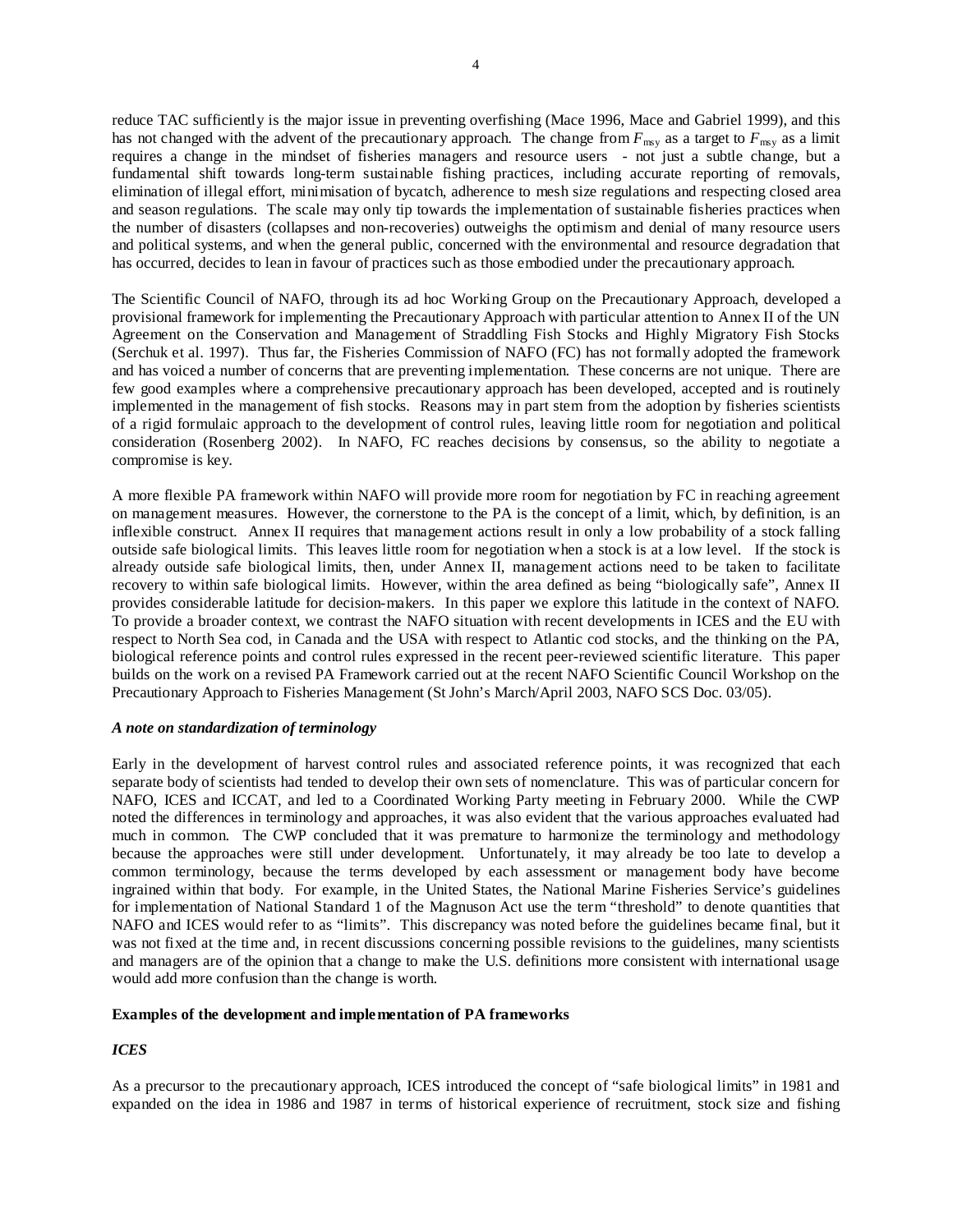mortality (Serchuk and Grainger 1992). Biological reference points were adopted in 1998 in order to advise on the status of stocks relative to predefined limits that should be avoided to ensure that they remain within safe biological limits (ICES 2001). In 1991, the ICES Advisory Committee on Fishery Management (ACFM) decided that management recommendations would only be made in cases where stocks are exploited outside safe biological limits, which was interpreted to mean when they were below a "minimum biologically acceptable level" or MBAL, or were expected to fall below this level in the near future at present rates of exploitation (Serchuk and Grainger 1992). Under this approach options, consequences and risks would be evaluated for stocks within safe biological limits, but the choice of measures to be taken would be left to managers. ICES defined MBAL as the level of spawning stock size below which the probability of poor recruitment increases as spawning stock size decreases, a concept

common to many PA frameworks. Operationally, where this level cannot be defined based on SR data, the lowest observed level from which there has been a recovery may be applied, i.e.  $MBAL = B<sub>loss</sub>$ .

The first ICES Study Group on the Precautionary Approach to Fisheries Management met in 1997. The SG provided definitions and methods for calculating reference points and proposed the use of harvest control rules and recovery plans to maintain or restore stocks within safe biological limits. The notion of "precautionary reference points" was developed. These attempt to ensure that limit reference points are not exceeded, taking into account existing knowledge and uncertainties. To date, ICES has developed and implemented biological reference points for the principal stocks under their jurisdiction and ACFM routinely formulates advice to the EU, NEAFC and IBSFC on the state of these stocks relative to their reference points. However, there is little evidence thus far of the precautionary approach being implemented in the actual management of fish stocks based on ICES advice. The recent developments with respect to North Sea cod, provides examples of the kinds of problems involved in going from the scientific framework to actual implementation. In principle the recent Recovery Plans for Northern Hake and North Sea Cod developed by the EU, although considered inadequate for North Sea cod by ICES (see below), suggest some movement towards implementing a precautionary approach.

The ICES PA framework divides SSB - *F* space into areas which are within safe biological limits, outside safe biological limits and in risk of stock collapse (Fig. 1). To be within safe biological limits, there should be a high probability that spawning stock biomass (SSB) is above *B*lim, the point below which recruitment is impaired or where the dynamics of the stock are unknown, and that fishing mortality is below a value  $F_{\text{lim}}$  that will drive the spawning stock to that biomass level. Because of estimation error, management action should be taken before the limits are approached if the limit is to be avoided with high probability. ICES has therefore defined  $B_{pa}$  and  $F_{pa}$  as the thresholds below or above which management action should be taken.  $B_{pa}$  is defined to have a high probability that SSB is above  $B_{\text{lim}}$  while  $F_{\text{pa}}$  is defined to have a high probability that fishing mortality will be below  $F_{\text{lim}}$ . In practice, the distance between the limit and the threshold depends on the risks that managers will accept and on the reliability of the assessments. The responsibility for identifying the limit reference points rests with ICES. They also propose precautionary reference points for managers to consider.  $F > F_{pa}$  is considered to be overfishing.  $B_{pa}$ defines when the stock is regarded as being depleted or overfished. In ICES the PA needs to ensure a high probability of preventing the stock falling to *B*lim, below which recruitment is impaired or the dynamics of the stock are unknown.  $B_{\text{lim}}$  is in general equal to MBAL calculated previously for stocks where the stock-recruit data were available. Target reference points representing long-term management objectives within the "safe biological limits" space have not yet been defined for ICES stocks.

The approach used at ICES until most recently for calculating  $B_{\text{lim}}$ , or alternatively  $B_{\text{pa}}$ , for stocks with SSB and recruitment data, depends on the scatter of the stock-recruit data (ICES 2001). If recruitment decreased below some SSB level, then this level of SSB can be defined as  $B_{\text{lim}} - i$  it is the point at which recruitment overfishing commences. If there is no evidence of a descending limb at low SSB and the range of SSB is large, then lowest observed SSB has been selected as *B*lim. If *R* decreases with increasing SSB (i.e. as in a Ricker model), then the point corresponding to the lowest SSB has been selected as  $B_{pa}$ . If only a narrow range of SSB has been explored and there is no indication of a trend, then the lowest SSB has been selected as  $B_{pa}$ . If the stock has infrequent, very large year classes, then other procedures may be explored, e.g. setting  $B_{\text{lim}}$  as the lowest SSB that has produced outstanding year classes. If either  $B_{\text{lim}}$  or  $B_{\text{pa}}$  can be determined from the available SSB-*R* data, then the other reference point has been derived by  $B_{\text{lim}} = B_{pa} \exp^{(-1.645\sigma)}$ , where  $\sigma$  is the measure of the coefficient of variation in the estimated SSB of the surviving fish in the quota year for which advice is to be given (i.e. after the quota is taken).  $B_{\text{lim}}$  thus corresponds to the lower 95% confidence interval of  $B_{\text{pa}}$ . *F* reference point estimates have not been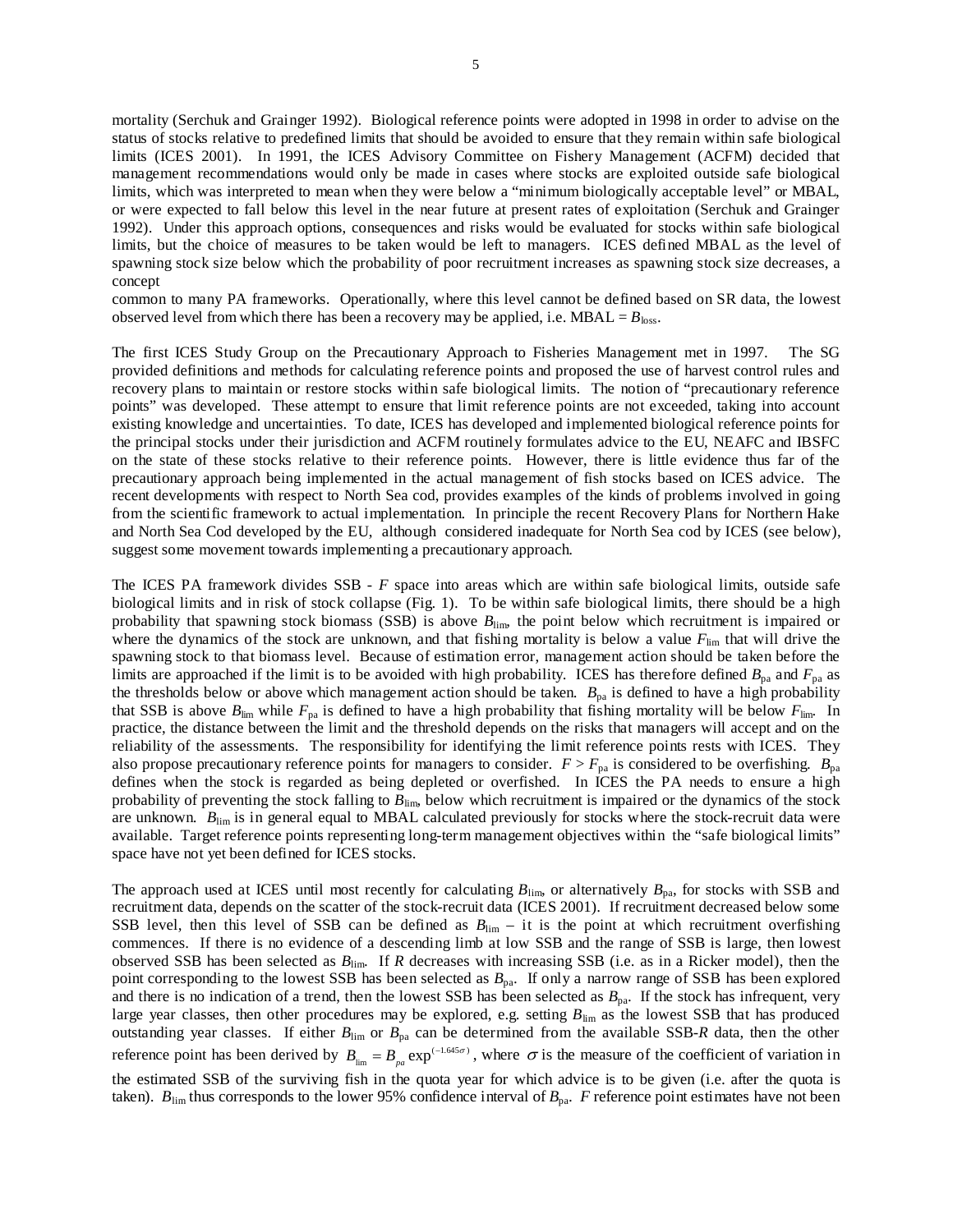derived following any one specific procedure. Most  $F_{\text{lim}}$  estimates have been based on of  $F_{\text{loss}}$  or  $F_{\text{med}}$ .  $F_{\text{pa}}$  could be also based on  $F_{\text{med}}$  in some cases where no  $F_{\text{lim}}$  is estimated. When  $F_{\text{lim}}$  is estimated,  $F_{\text{pa}}$  could be derived by applying the same rational as for  $B_{\text{pa}}$ .

Recent meetings of the Study Group on Precautionary Approach (ICES 2002a, 2003) concluded, based on experience in the practical application of the existing PA framework, that there was a need for a revision of the guidelines for estimating reference points. This new approach is shown schematically in Fig. 2 and can be outlined as:

- (i) estimate  $B_{\text{lim}}$  on the basis of either the segmented regression method or the non-parametric kernel method;
- (ii) calculate  $F_{\text{lim}}$  from  $B_{\text{lim}}$  deterministically;
- (iii) calculate  $F_{pa}$  using a new methodology that accounts for assessment uncertainty by comparing intended  $F$  with realised *F* retrospectively, so that when  $F_{pa}$  is advised, there will be a low probability that realised *F* is above  $F_{\text{lim}}$ ;
- (iv) calculate *B*pa by comparing the yearly estimates of SSB with the realised SSB retrospectively, so that when observed SSB is at  $B_{pa}$ , there will be a low probability of SSB being below  $B_{lim}$ .

In the revised ICES framework,  $B_{\text{lim}}$  is the cornerstone reference point, defined as the SSB below which there is a substantial increase in the probability of obtaining reduced (or 'impaired') recruitment. Its estimate should be risk averse.  $F_{\text{lim}}$  is set on the basis of  $B_{\text{lim}}$  and should be risk neutral to  $B_{\text{lim}}$  i.e.  $F_{\text{lim}}$  should be the fishing mortality at which the deterministic equilibrium SSB is  $B_{\text{lim}}$ .  $F_{\text{pa}}$ , derived from  $F_{\text{lim}}$ , is the value not to be exceeded such that the fishing mortality actually realised by an advised catch derived from  $F_{pa}$  should have a very low probability of being above *F*lim. *F*pa should therefore be estimated by a method that takes assessment uncertainty into account. Similarly, if  $B_{pa}$  is derived from  $B_{lim}$  taking assessment uncertainty into account, there should be a very low probability that a stock currently estimated to be at  $B_{pa}$  is actually at  $B_{lim}$ . In the revised framework,  $F_{lim}$  is linked to  $B_{lim}$  and there is no consideration of  $F_{\text{msy}}$  as a minimum standard for  $F_{\text{lim}}$ .

#### *Implementation on North Sea Cod*

The Fall 2002 report of ACFM notes that in the past 10 years the state of most roundfish and flatfish stocks in the North Sea has deteriorated, one of the major causes being the continuous very high levels of exploitation (ICES 2002b). For cod, whiting and plaice, recruitment had been found to be lower than in previous decades while at the same time cod, haddock, whiting, sole and plaice body growth rates have been simultaneously low. ACFM considers that these conditions could seriously impair the ability of a stock to replace itself, but does not believe that these changes can be related solely to the effects of fishing - changes in the environment may also have played a role. For North Sea cod, the stock is outside safe biological limits. The spawning stock is estimated to have been below *B*pa since 1984 and in the region of *B*lim since 1990. SSB in 2001 is estimated at a new historic low at about 30 000 t and is now estimated 50% lower than in the previous assessment. The SSB in 2002 is estimated around 38 000 t. Fishing mortality has remained at about the historic high and above *F*pa since the early 1980s and *F* in 2001 is estimated to be above *F*lim. Except for the 1996 year class, recruitment has been below average in all years since 1987. The 1997 and 2000 year classes are estimated to be the poorest on record.

The precautionary approach reference points for North Sea cod have not changed since 1999. The *B*lim for North Sea cod is the rounded value for the lowest observed biomass,  $B_{\text{loss}}$  and is 70,000 t.  $B_{\text{pa}}$  is set at 150,000 t - the previously agreed MBAL, set to afford a high probability of maintaining SSB above  $B_{\text{lim}}$  taking into account uncertainty in the assessments. Below this value the probability of below-average recruitment increases.  $F_{\text{lim}}$  is set at  $F_{\text{loss}}$  and is 0.86.  $F_{\text{pa}}$  is the 5<sup>th</sup> percentile of  $F_{\text{loss}}$  and is 0.65.  $F_{\text{pa}}$  is considered to have a 95% probability of avoiding  $F_{\text{lim}}$  taking into account the uncertainty in the assessments. The stock is currently well below  $B_{\text{lim}}$  and *F* is above *F*lim. ICES Scientific advice in 2001 and 2002 was "lowest possible catch" whereas in 2003 it was "closure". A rebuilding plan for the cod stock in the North Sea has recently been proposed by the European Commission. Although ICES advises a closure and not a rebuilding plan with lowered fishing on cod, it did conduct a review of the proposed plan. The proposal consists of a set of measures that aim at increasing the spawning stock biomass by 30% per year. This is to be achieved by reduction in fishing mortality and changes in maximum allowed TAC's. The reduction in fishing mortality is to be accompanied by reductions in fishing effort. According to the ICES PA framework, the stock is in the red zone – "Risk of stock collapse". Consequently ICES has reported that any proposed rebuilding scenario, other than *F* = 0 is inconsistent with the precautionary approach.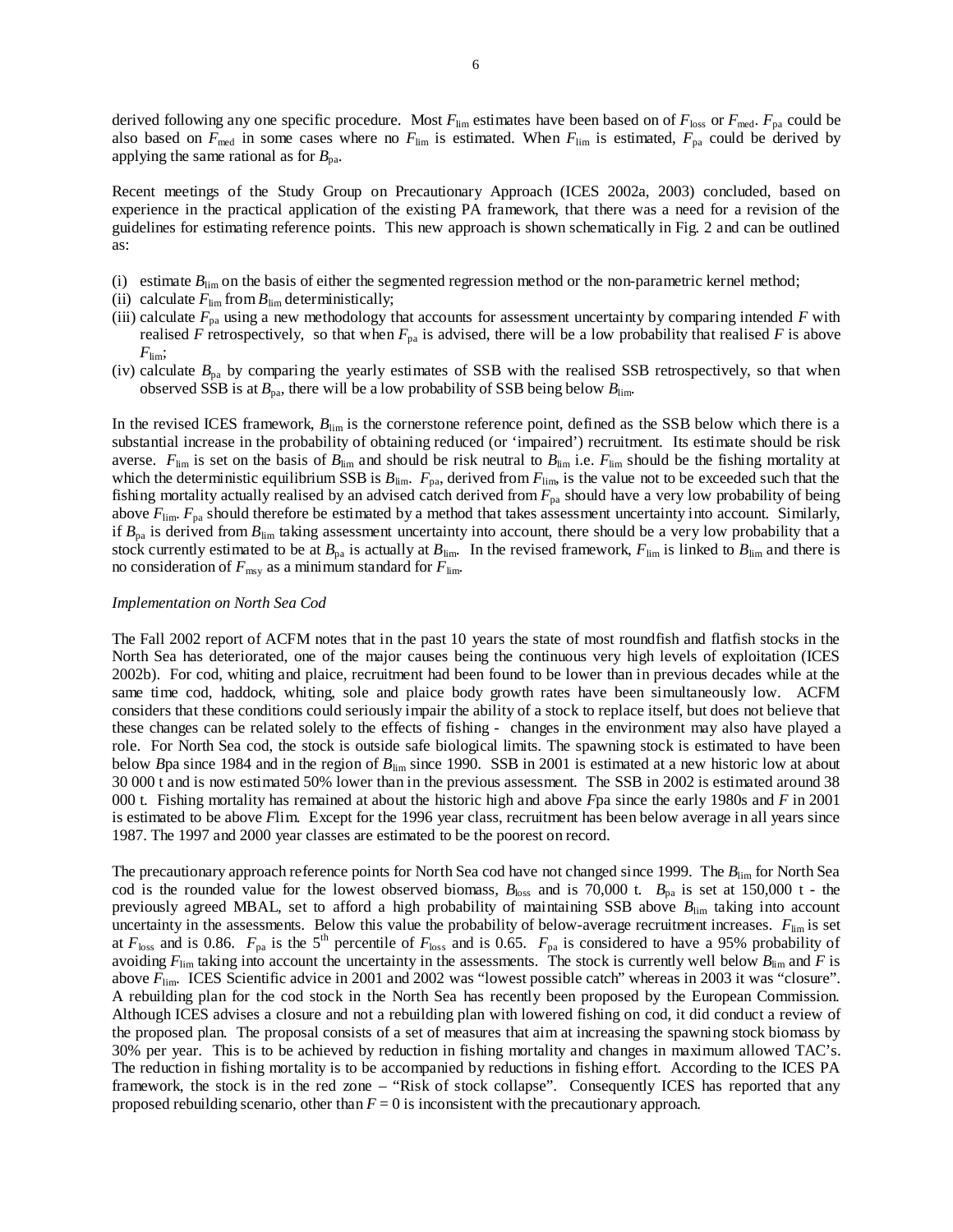## *United States of America*

United States domestic law does not explicitly recognise the Precautionary Approach to fisheries management. However, recent amendments to the Magnuson Act (the act which governs U.S. marine fisheries activities) have introduced many elements of the precautionary approach into the management of marine resources. Thomson and Mace (1997) and Restrepo *et al*. (1998) have provided technical guidance on the use of precautionary approaches to implementing National Standard 1 of the Magnuson-Stevens Fishery Conservation and Management Act. The amended Act, renamed the Magnuson-Stevens Act, includes new definitions of overfishing, overfished, and optimum yield. It states that "Conservation and management measures shall prevent overfishing while achieving, on a continuing basis, the optimum yield from each fishery for the United States fishing industry". It requires the establishment of objective and measurable criteria for determining the status of a stock or stock complex. The Act also mandates specific remedial action in the event that overfishing is occurring, or if a stock or stock complex is overfished. The management objective in terms of the Act is optimum yield (OY), which is defined as MSY reduced by relevant factors. Thus MSY, or an MSY control rule such as  $F = F_{\text{msy}}$ , should represent an upper limit on fishing activity. In the case of an overfished fishery, the new Act requires rebuilding to the MSY level. "Overfishing" is defined as a fishing mortality rate that jeopardizes the capacity of a stock or stock complex to produce MSY on a continuing basis. The Magnuson-Stevens framework is illustrated in Fig. 3. NMFS guidelines for implementing the Magnuson-Stevens Act treat MSY related reference points in a dynamic context which takes fluctuations into account. As a consequence,  $F_{\text{msy}}$  may be treated as an upper limit on fishing mortality, but  $B_{\text{msy}}$  is not treated as a lower limit on biomass. Rather, the minimum stock size threshold (MSST) is defined either as a biomass that is less than  $B_{\text{msy}}$  from which it is possible to build back to the average  $B_{\text{msy}}$  within 10 years, or  $\frac{1}{2} B_{\text{msy}}$ whichever is greater. The maximum fishing mortality threshold (MFMT) is defined by an MSY control rule. Exceeding MFMT constitutes "overfishing" whereas falling below MSST denotes an "overfished" stock. Overfishing requires the reduction of fishing mortality to below MFMT while an overfished stock requires the development of a formal rebuilding plan to restore the stock at least back to the level of the average  $B_{\text{msy}}$  within a specified period of time, often as short as 10 years. MSST is not associated with closure of a fishery and is therefore not equivalent to limit reference points used in some other PA frameworks. The MSY control rule defining MFMT should result in a low probability of the stock falling below MSST. The requirement to define overfishing in an operational manner (primarily in terms of appropriate biological reference points) has been instrumental in eliminating overfishing and rebuilding depleted fish stocks. Before such requirements were mandated (by law), maintenance of the status quo was the norm in terms of management objectives, regardless of the state of the status quo.

#### *Implementation on Georges Bank Cod*

Georges Bank Cod was assessed in April 2001 (Northeast Fisheries Science Center Reference Document 02-16- Assessment of 20 Northeast Groundfish Stocks through 2001 – A Report of the Groundfish Assessment Review Meeting (GARM) http://www.nefsc.noaa.gov/nefsc/publications/crd/crd0216/). Fully recruited fishing mortality (age 4-8) was estimated at 0.38 in 2001. Spawning stock biomass in 2001 was estimated at 29,170 t, a 12% increase from 2000 and a 53% increase from the record low in 1994. Biological reference points were established for Georges Bank Cod based on a Beverton-Holt stock-recruit model as:  $MSY = 35$ , 236 t,  $SSB_{\text{msy}} = 216,780$  t and  $F_{\text{msy}}$  $= 0.175$ . Based on the assessment results, Georges Bank cod was placed into the "overfishing" category, joining 65 other stocks (NOOA 2002). In terms of SSB, it moved from the "rebuilding" category to the "overfished" category, joining 85 other stocks. The provisional catch for 2001 is reported in the GARM Assessment as 12,769 t. Under the rebuilding plan, in order to achieve biomass targets by appropriate dates, *F*rebuild was computed using stochastic medium-term projections. The *F* reductions required to achieve the biomass goals by the target dates are greater than the *F* reductions required to achieve  $F_{\text{msy}}$ . In theses calculations it is assumed that the *F* in 2002 = 0.85\**F* in 2001. Time to rebuild is 2019. *F* in 2001 was estimated to be 0.38, %*F* reduction to achieve  $F_{\text{msy}}$  is 53%, *F* to rebuild is 0.15 and the %*F* reduction to achieve  $F_{\text{rebuild}}$  is 61%.  $B_{\text{msg}}$  is 216,800 t and  $B_{2001}$  is 29,200 t, 14% of  $B_{\text{msg}}$ .

Two fundamental problems relating to the implementation of the precautionary approach in the rebuilding plans developed for U.S. fisheries outlined by Rosenberg (2002) appears to apply to Georges Bank Cod. Firstly, rebuilding timeframes are usually set at or near the maximum limit allowed by law (10 years or within one generation time of the minimum rebuilding period if life-history constraints indicate a 10-yr time frame cannot be met). Secondly, the difficulty in maintaining conservation restrictions on fishing as stocks rebuild.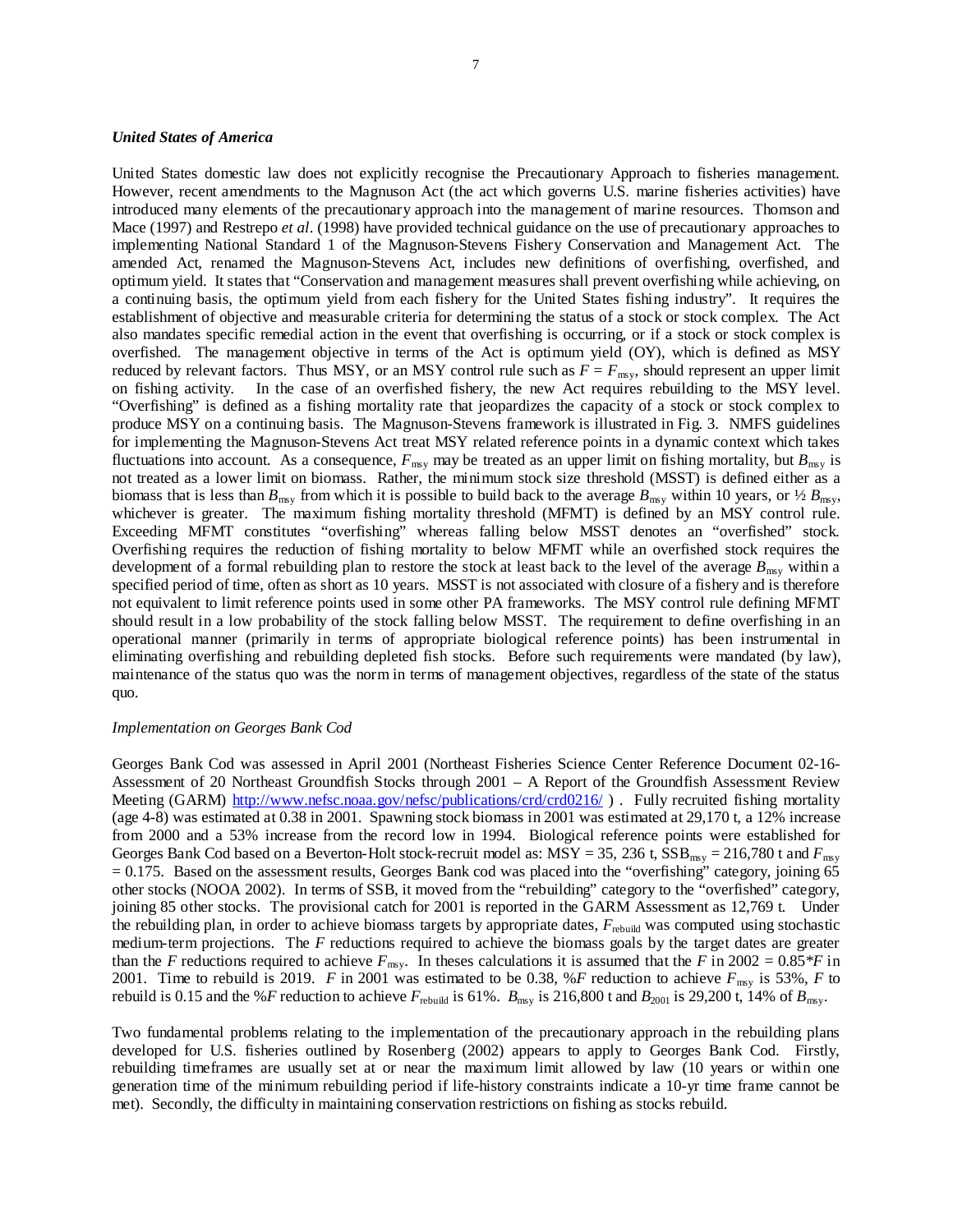#### *Canada*

Through the Oceans Act of 1996 Canada undertakes to promote the wide application of the precautionary approach to the conservation, management and exploitation of marine resources in order to protect these resources and preserve the marine environment. Further, Canada ratified the United Nations Fisheries Agreement (UNFA) on 3 August 1999. Canada therefore subscribes to the application of the precautionary approach both in terms of national legislation and international agreement. At a more general level, a discussion paper by the Privy Council Office (PCO) of the Canadian Federal Government entitled "A Canadian Perspective on the Precautionary Approach/Principle" (http://www.pco-bcp.gc.ca/raoics-srdc/docs/precaution/Discussion/discussion\_e.pdf) has had a substantial impact on the development of a Canadian precautionary approach framework in many areas of governmental decision making, including fisheries (Shelton and Rice 2002). The Canadian precautionary approach framework with respect to cod stocks off Atlantic Canada was developed in workshops in 2001 and 2002 (Rice and Rivard 2002, Rivard and Rice 2003; see also Shelton and Rice 2002, Shelton et al. 2003, Shelton and Rivard 2003). It focuses on evaluating the risk of serious or irreversible harm. Serious harm is interpreted in terms of "impaired productivity" and the conservation limits are related to definitions of what constitutes impaired productivity for each stock as determined by scientific experts applying "best science practice". While limits are determined by science, the framework allows for societal input regarding risk tolerances relative to these limits. This framework has recently been applied in the provision of advice on three Atlantic cod stocks. Application of similar approaches to setting limits for other cod stocks and other species is being considered within DFO. Although the current framework is minimalistic (Fig. 4), there is considerable interest in developing harvest control rules to structure the space above  $B_{\text{lim}}$  and, for stocks below  $B_{\text{lim}}$ , to evaluate alternative recovery plans taking into account such issues as bycatch through a process of simulation testing, with input from fisheries managers on risk levels, recovery times and management objectives.

The Canadian framework defines impaired productivity in terms of impaired ability of the stock to reproduce itself. Impaired stock productivity could be linked to combinations of reduced body growth rates, decreased maturation rates, increased mortality rates or decreased recruitment rates. In terms of recruitment, impaired productivity is consistent with the notion of "recruitment overfishing" and this has been the initial emphasis in the implementation of the Canadian PA. To define recruitment overfishing, one needs to find the *SSB* level consistent with a marked decrease in recruitment. However, most *S-R* models have only two parameters and recruitment is a smooth continuous function of SSB. If the limit reference point is expressed in terms of the depletion of the spawner biomass to a level so low that the probability that the stock will produce good recruitment is diminished, or the probability that the stock will produce poor recruitment is increased, then the non-parametric kernel smoother approach applied to modeling stock-recruit data by Rice and Evans (1988) is particularly suitable. Having determined what constitutes good recruitment (for example the 90<sup>th</sup> percentile), and/or poor recruitment (for example the  $10<sup>th</sup>$  percentile), the probability that recruitment will fall into the good recruitment range or into the poor recruitment range can be computed directly from the *S-R* data and the kernel smoother fit to the data. These probability profiles generally show a marked decrease or increase over a narrow range of SSB which can be used to determine  $B_{\text{lim}}$ . Alternatively,  $B_{\text{lim}}$  could be defined as the point along the decreasing SSB axis at which the probability of good recruitment falls below a predetermined probability level, or the probability of poor recruitment rises above a predetermined level, for example 0.5. This approach is being evaluated further in the context of Canadian Atlantic cod stocks.

#### *Implementation on 3 Canadian cod stocks*

Concerns about unsustainable fisheries on three reopened cod stocks, Northern Cod (Div. 2J+3KL), Northern Gulf Cod (Div. 4Rs3Pn) and Southern Gulf Cod (Div. 4TVn), prompted special attention to be given by DFO to these stocks in 2002 and early 2003. A DFO workshop in November 2002 (Rivard and Rice 2003) selected  $B_{50\%R\text{max}}$ , Serebryakov's  $B_{50\%80\%80W}$  and the SSB level from which the stock has previously sustained a rapid recovery as SSB limit reference points. Three variations of  $B_{50\%R_{\text{max}}}$ , were considered: BH50 based on the fit of a Berverton-Holt stock-recruit model, RK50 based on the fit of a Ricker stock-recruit model, and NP50 based on a nonparametric smoother. Where the estimates of  $B_{\text{lim}}$  appeared to be sensible, and particularly where they appeared to be clustered at roughly the same SSB level, it was considered that a reasonably strong case could be made for defending the associated SSB level as a limit reference point. Where the estimates covered a wide range, it was considered that, although  $B_{\text{lim}}$  was poorly defined, an argument could be made for keeping the SSB above all "plausible" candidate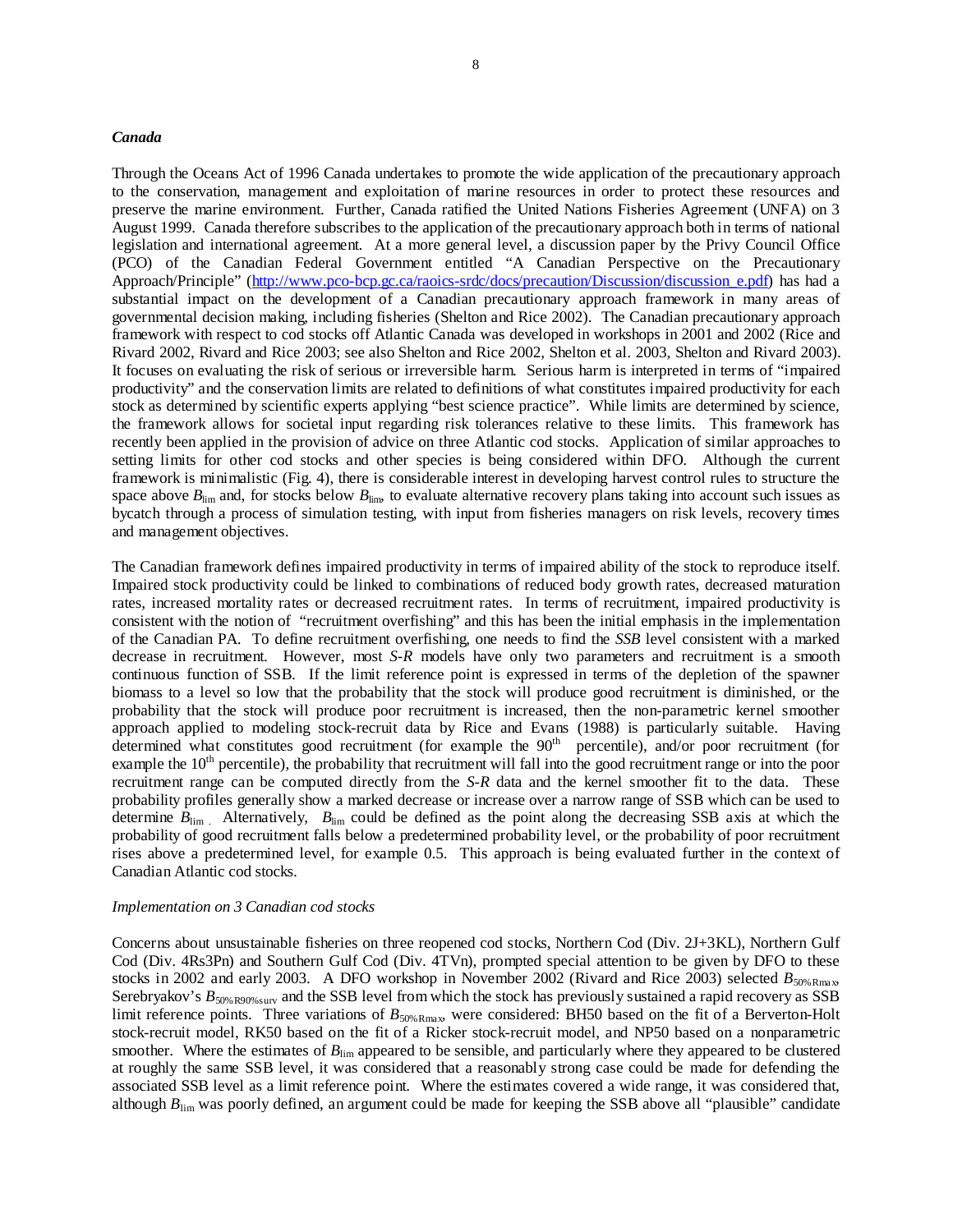$B_{\text{lim}}$  values until better estimates have been obtained. The  $B_{\text{lim}}$ 's from the various methods were relatively consistent for Southern Gulf Cod, but covered a wide range for Northern Gulf Cod and Northern Cod. For Northern Gulf Cod and Northern Cod, the  $B_{50\%R\text{max}}$  was found to be very sensitive to the computational method used for the stock-recruit relation. Typically, large variances were associated with parameter estimates and therefore maximum recruitment was poorly defined. Northern Cod results were strongly influenced by high recruitment levels in the early part of the time series. Serebryakov's method was found to be robust (not too strongly influenced by only one or two data points) and scaled well across the three stocks considered, in the sense that it gave reasonable estimates relative to historical *SSB* and stock productivity levels.

Despite some of the difficulties encountered, the November 2002 Workshop reached consensus on *B*lim values of 80,000 t for Southern Gulf Cod, 200,000 t for Northern Gulf Cod and a bench-mark *SSB* 150,000 t for Northern Cod. For Northern Gulf Cod it was noted that the 200,000 t  $B_{\text{lim}}$  was not definitive because there were few data in the  $100,000 - 200,000$  t range of *SSB* and that the  $B_{\text{lim}}$  may be revised downward when more data become available. For Northern Cod, maximum recruitment was poorly defined, but it was agreed that  $B_{\text{lim}}$  would likely be greater than 300,000 t, the *SSB* level for *B*lim from the Serebryakov's method. It was considered that when the *SSB* approaches the bench-mark *SSB* level of 150,000 t (corresponding to  $B_{\text{recovery}}$ ), the *S-R* data would be reviewed to see if there was more information for defining  $B_{\text{lim}}$ .

These limit reference points were applied to the most recent data at a special DFO Zonal Cod Assessment held in Halifax in February 2003. All three stocks were assessed to be below  $B_{\text{lim}}$ . Medium-term deterministic projections were carried out under *status quo F* and  $F = 0$ . At status quo *F*, all three stocks were predicted to decline further. At  $F = 0$ , only marginal increases at best were predicted (Southern Gulf Cod was predicted to decline further over the next 5 years and Northern Cod was predicted to decline over 10 years, even in the absence of fishing) at current stock productivity conditions with recovery above  $B_{\text{lim}}$  not occurring with 5 years. The results of the DFO scientific assessments were made available to the Fisheries Resource Conservation Council (FRCC) which is tasked with advising the Minister on appropriate conservation measures for domestic groundfish stocks in Atlantic Canada. For northern cod, the FRCC did not support reduction of removals to a minimum possible level - instead it suggested, as a guideline, that a bycatch cap of 1,000-1,500 t be allowed in the inshore each year in the next 5 years (inclusive of the  $\pm$  200 t sentinel survey fishery). This substantially exceeds recent reported bycatch levels and was interpreted by fishermen and their organizations as a small allocation to be shared out among license holders to "keep them on the water". For Southern Gulf Cod the FRCC recommended that removals not exceed 3,000 t each year for the next 5 years, half the TAC in the precious year. Similarly, the FRCC recommended that the total removals for Northern Gulf Cod should not exceed 3,500 t each year for the next 5 years, half the TAC in the previous year. The Minister of Fisheries and Oceans rejected the FRCC recommendations for TAC reductions and instead announced closures of all three cod fisheries on April 24, 2003, based on DFO scientific assessments. An energetic campaign of lobbying and protest by fishermen, their organisations, and in the case of Newfoundland and Labrador, the Provincial Government, followed the announcement, but the decision remained in place. Scientists involved in the assessments of these stocks considered the decision to be an endorsement of the application of the precautionary approach in the management of Canadian fisheries and are optimistic regarding extending the application to include harvest control rules for stocks above *B*lim, and applying the precautionary approach to other groundfish and shellfish stocks. For Atlantic salmon and marine mammal populations, forms of the precautionary approach are also under consideration and are at various stages of development and implementation.

#### *NAFO*

#### *Background*

The process of developing a precautionary approach to the management of stocks under NAFO jurisdiction has been underway for about seven years, beginning with the Fisheries Commission (FC) request to Scientific Council (SC) in 1996 (see Appendix 1 for details). In each year from 1998 to 2000, fishery managers from FC and scientists from SC met in a joint Working Group on the PA. Although some progress was made at each of these three sessions, it was clear by the end of the 2000 meeting that many issues remained to be resolved. By then, the Joint WGs, as they were constituted, had run their course and accomplished what they could. A smaller group of scientists and managers met in 2002 to try and re-establish some dialogue and get the process moving again. The report from this meeting noted major concerns with the NAFO PA framework and made some recommendations to FC, but no action was taken when the report was discussed at the 2002 meeting of FC.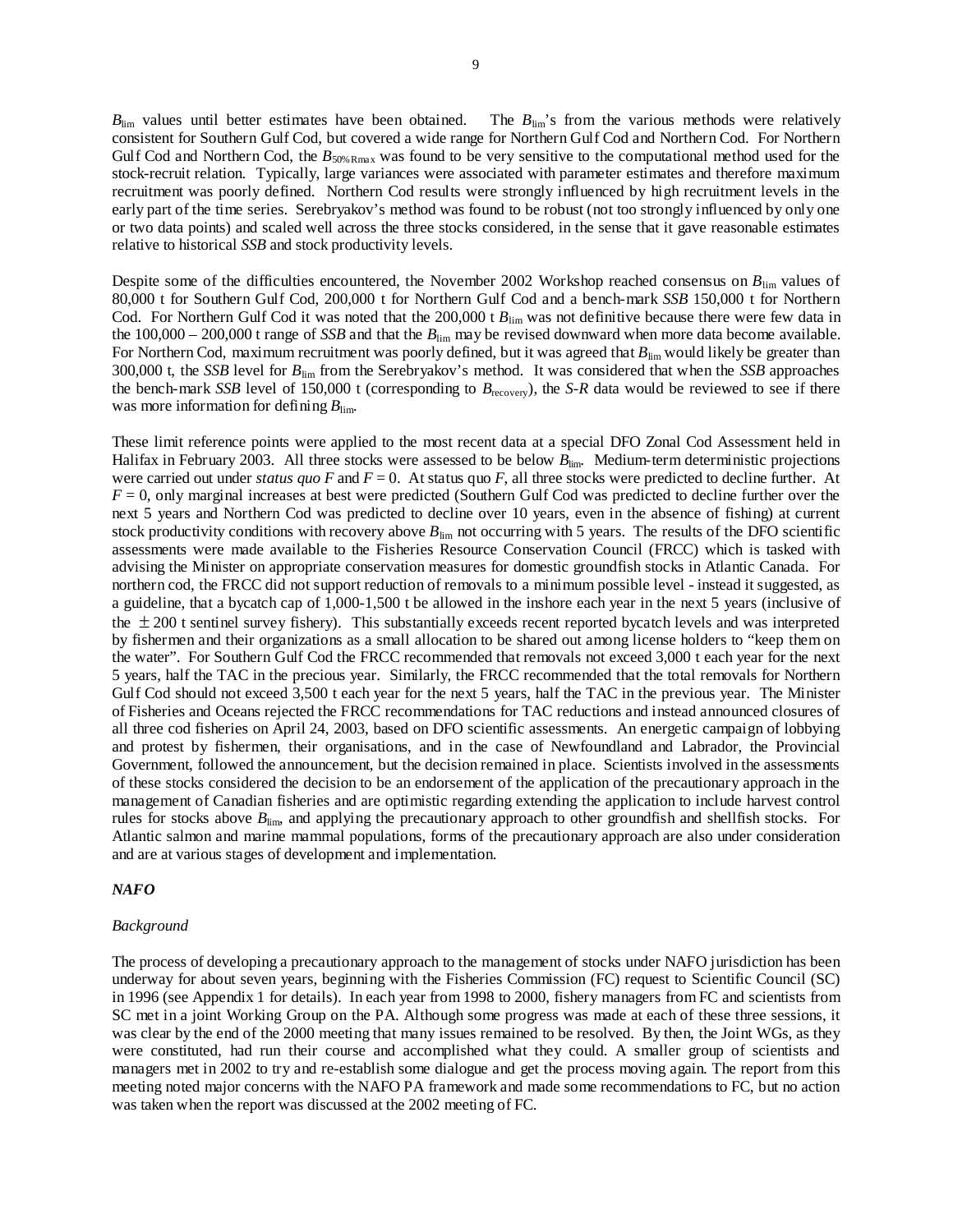Once the roles of scientists and managers had been defined by NAFO in 1998 (Table 1), a major concern appeared to be the lack of harmonisation in the precautionary approaches of different organizations, primarily ICES and NAFO. This remained a contentious issue, despite a comprehensive report in early 2000 that noted many similarities in the approaches, and which stated that harmonisation was probably premature. Another concern that was expressed was how to manage by-catch in a PA Framework, given the present situation with many NAFO stocks under moratorium but subjected to increasing by-catch in fisheries for other stocks.

FC never did formally adopt the PA framework proposed by SC in 1997 (this framework is described in detail in the next section), but did resolve in 1999 to apply a precautionary approach for all stocks under its purview (Table 2). Implementation plans were developed for some stocks by the Joint WG in 2000 (e.g. 3LNO yellowtail; Table 3), and although these were never approved by FC, some of the management measures contained therein have been implemented. FC did continue to ask SC to provide its advice in terms of a PA, and SC provided information in this context, including information on reference points, for stocks where this was possible.

At the SC level, progress in establishing reference points was slow for many stocks, mainly due to data deficiencies. Various methodologies were explored for defining reference points, and some PA reference points were indeed proposed by SC, and in a few cases, used by FC to manage the stocks (one example is the 2/3 *F*msy reference point used for advice on 3LNO yellowtail flounder). Recognizing the importance of defining  $B_{\text{lim}}$  in a scientifically defensible manner, SC recommended at its 2003 WS that a study group be formed to review strengths and weaknesses of alternative approaches to defining  $B_{\text{lim}}$ , and to recommend to SC the most appropriate approach for each stock.

#### *The existing Scientific Council PA framework*

In September 1996, the Fisheries commission, in response to UNFA, requested Scientific Council to provide information on Fisheries Commission managed stocks that included recommendations on limit and target reference points. Scientific Council, through an Ad hoc Working Group, developed a precautionary approach framework (Serchuk et al. 1997; Fig. 5). The framework uses, as it's basis, Paragraph 7 of Annex II of the UNFA: "*The fishing mortality rate which generates maximum sustainable yield should be regarded as a minimum standard for limit reference points. For fish stocks which are not overfished, fishery management strategies shall ensure that fishing mortality does not exceed that which corresponds to maximum sustainable yield, and that the biomass does not fall below a predefined threshold. For overfished stocks, the biomass which would produce maximum sustainable yield can serve as a rebuilding target*."

NAFO defined limit, buffer and target reference points in terms of both SSB and *F*. The notion of a buffer reference point is similar to that of precautionary reference points in ICES.  $B_{\text{lim}}$  is not given any specific definition other than the SSB below which the stock should not be allowed to fall, although a number of examples are explored under different data availability and quality conditions.  $B_{\text{buf}}$  is set to ensure that there is a high probability that  $B_{\text{lim}}$  is not reached. The more uncertain the estimate of  $B_{\text{lim}}$  is, the higher the value of  $B_{\text{buf}}$ . In a data rich environment,  $B_{\text{target}}$  is defined as  $B_{\text{msy}}$ .  $F_{\text{lim}}$  cannot be higher than  $F_{\text{msy}}$ ;  $F_{\text{buf}}$  is set to ensure a high probability that  $F_{\text{lim}}$  is not reached and is dependent on the uncertainty in the estimate of  $F_{\text{lim}}$ .  $F_{\text{target}}$  depends on management objectives, but is below or equal to  $F_{\text{buf}}$ . It is not shown in the schematic.

The ramping down of  $F_{\text{buf}}$  and  $F_{\text{lim}}$  below  $B_{\text{target}}$  appears to be unique among existing PA frameworks. Further, the fishery is closed below  $B_{\text{buf}}$ , a more severe rule than found in either the ICES or the US framework. In the ICES framework, if the stock falls on the wrong side of  $B_{pa}$  and  $F_{pa}$  it is considered to be outside safe biological limits and management action must be taken, not necessarily closure of the fishery. In the US framework, when the stock is below MSST a formal rebuilding plan must be developed, not necessarily resulting in the fishery being closed. In the Canadian framework, fisheries on stocks that are below *B*lim may be closed. The NAFO framework makes reference to recovery over a predetermined time horizon, a property it shares with the US framework. If the stock is at or above  $B_{\text{target}}$ , but *F* is above  $F_{\text{buf}}$ , it should be reduced to  $F_{\text{buf}}$  or below over a predetermined time horizon. If the stock is below  $B_{\text{target}}$  but above  $B_{\text{buf}}$ , and *F* is above  $F_{\text{buf}}$ , then the *F* should be reduced towards  $F_{\text{buf}}$  or below so that *B* increases towards  $B<sub>target</sub>$  over a predetermined time horizon.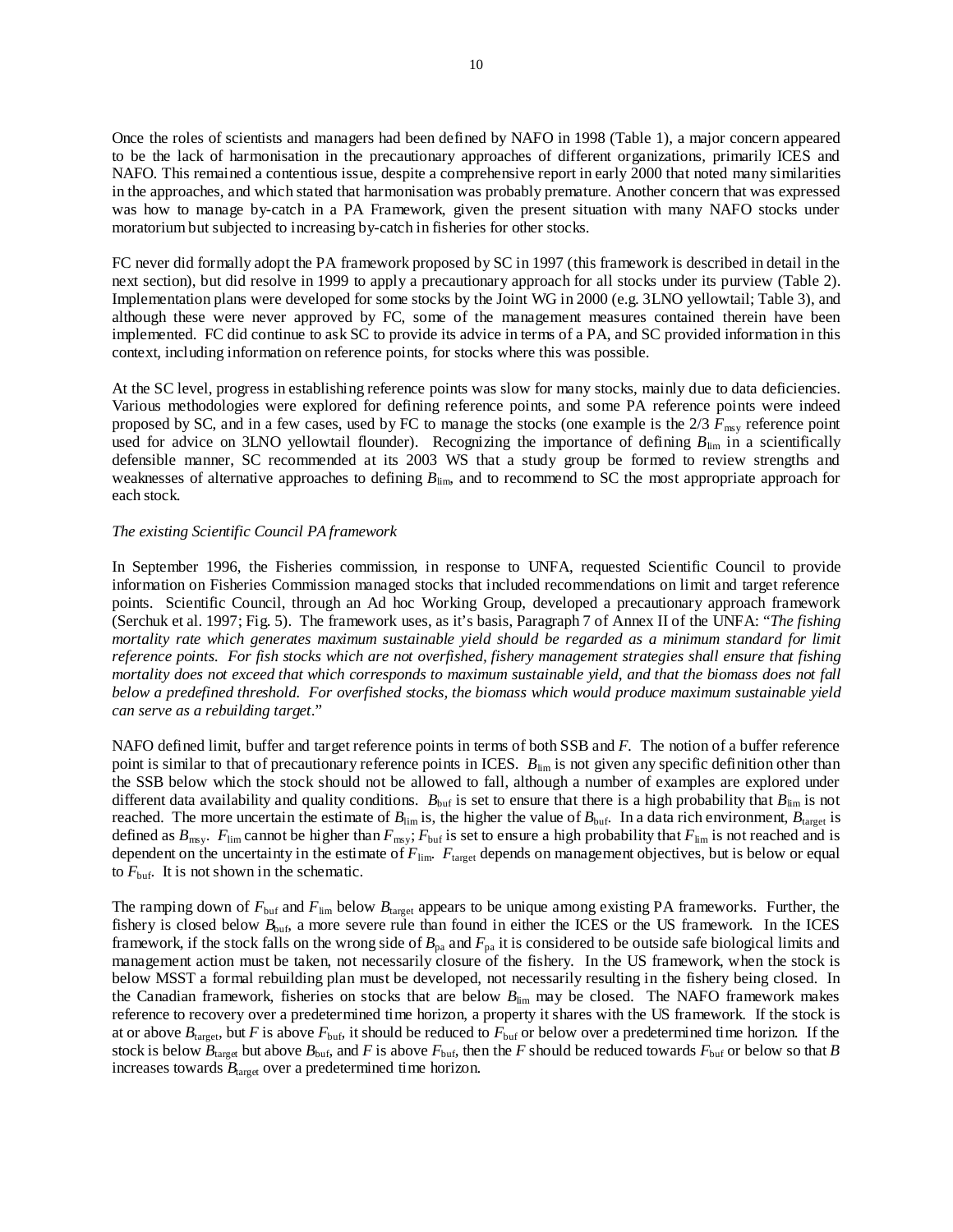Although the NAFO framework provides some sensible guidelines for implementing the PA, it has not yet permeated very far into the stock assessment and decision making process. Some of the reasons for this are explored below.

#### *Why has progress been slow in developing a comprehensive PA for NAFO stocks?*

Almost all groundfish stocks regulated by NAFO collapsed and the directed fisheries have closed; exceptions are Div. 3LNO yellowtail, Div. 2+3KLMNO Greenland halibut and Div. 3M redfish. Implementing a sound precautionary approach in the management of these remaining stocks is of paramount importance. In the case of the other stocks, the emphasis is on rebuilding and recovery to levels above  $B_{\text{lim}}$  and  $B_{\text{buf}}$  by keeping fishing mortality as low as possible. The real test will be whether or not bycatch mortality can be controlled to sufficiently low levels to allow recovery within reasonable time scales, and whether or not directed fisheries will remain closed or fished at suitably low levels, as stocks begin to recover. Within NAFO, there is not a single stock for which a complete PA framework has been defined. Elements exist for some stocks, but a full framework consisting of limit, buffer and target reference points specified in terms of both SSB and *F*, together with associated harvest control rules, is not yet in place. What has prevented this from happening?

Initial discussion between SC and FC concerning roles and responsibilities in developing a PA framework produced some differences of opinion, although these were ironed out quickly. Scientists have a number of responsibilities to provide advice on stock status and reference points, but it is managers who specify the objectives, courses of action, time horizons, and acceptable levels of risk (Table 1). However, it is fair to say that, within NAFO, some grey areas remain in terms of responsibility for developing different parts of the framework.

Harmonization of terminology and concepts (mainly between NAFO and ICES), long regarded as a stumbling block to development of the PA within NAFO, no longer appears to be an issue. How serious an obstacle this actually represented in the first place can be debated, given the many different management bodies, coastal state practices, bilateral agreements, etc. with which managers of NAFO CP's such as Canada, Russia, and the EU have experience. The Coordinated Working Party detailed report compiled in early 2000 presented a very good summary of the various precautionary approaches (ICES, NAFO, ICCAT), with advice on pros and cons of these approaches and this issue should no longer be seen as a major stumbling block.

Sometimes a lack of communication between FC and SC has been apparent. For example, there was little or no feedback from FC on SCs traffic light summary for 3M shrimp in its 1999 report. Consequently, this method was not used again by SC, and SC did not advance any other PA methods or advice on this stock for FC consideration. Although the three joint WG meetings on PA resulted in much discussion and some progress, the formal delegationbased structure of these WGs was often not conducive to making progress on key issues. Also, it was clear that not all NAFO CP's at these joint FC/SC WG meetings shared the same views on development of the PA, both in terms of substance and timelines.

Many stocks within NAFO waters are under a moratorium on fishing. In many cases, these stocks are well below proposed  $B_{\text{lim}}$  values, with little or no sign of recovery (e.g. 3LNO A. plaice and 3NO cod), even after moratoria have been in place for more than eight years. Despite the ban on directed fishing, by-catches have increased steadily, and SC has expressed concerns that further declines are likely unless fishing mortality is reduced. As TAC's for other stocks have increased in recent years (e.g. 3LNO yellowtail and 2+3KLMNO Greenland halibut), and as fisheries for unregulated species developed (e.g. 3NO white hake, thorny skate), by-catches of species under moratorium have also increased. Various proposals to limit by-catch to lowest possible levels (e.g. through depth restrictions) have not been very successful, and this has presented managers with very difficult problems in managing the by-catch from increasing fisheries which overlap with many stocks still closed to directed fishing.

SC has not been able to define a  $B_{\text{lim}}$  value for all stocks it assesses. In many cases, the data are considered to be inadequate to allow calculation of limit reference points using accepted methodology. Attempts to define surveybased reference points have generally met with little success, but in many cases have not been thoroughly evaluated. The 2003 SC WS made significant progress in evaluating a number of methodologies, and recommended further study of the issue of defining  $B_{\text{lim}}$ . In cases where values for  $B_{\text{lim}}$  have been proposed by SC, there has been no formal recognition by FC of these reference points, and none have been specified in managing the stocks. There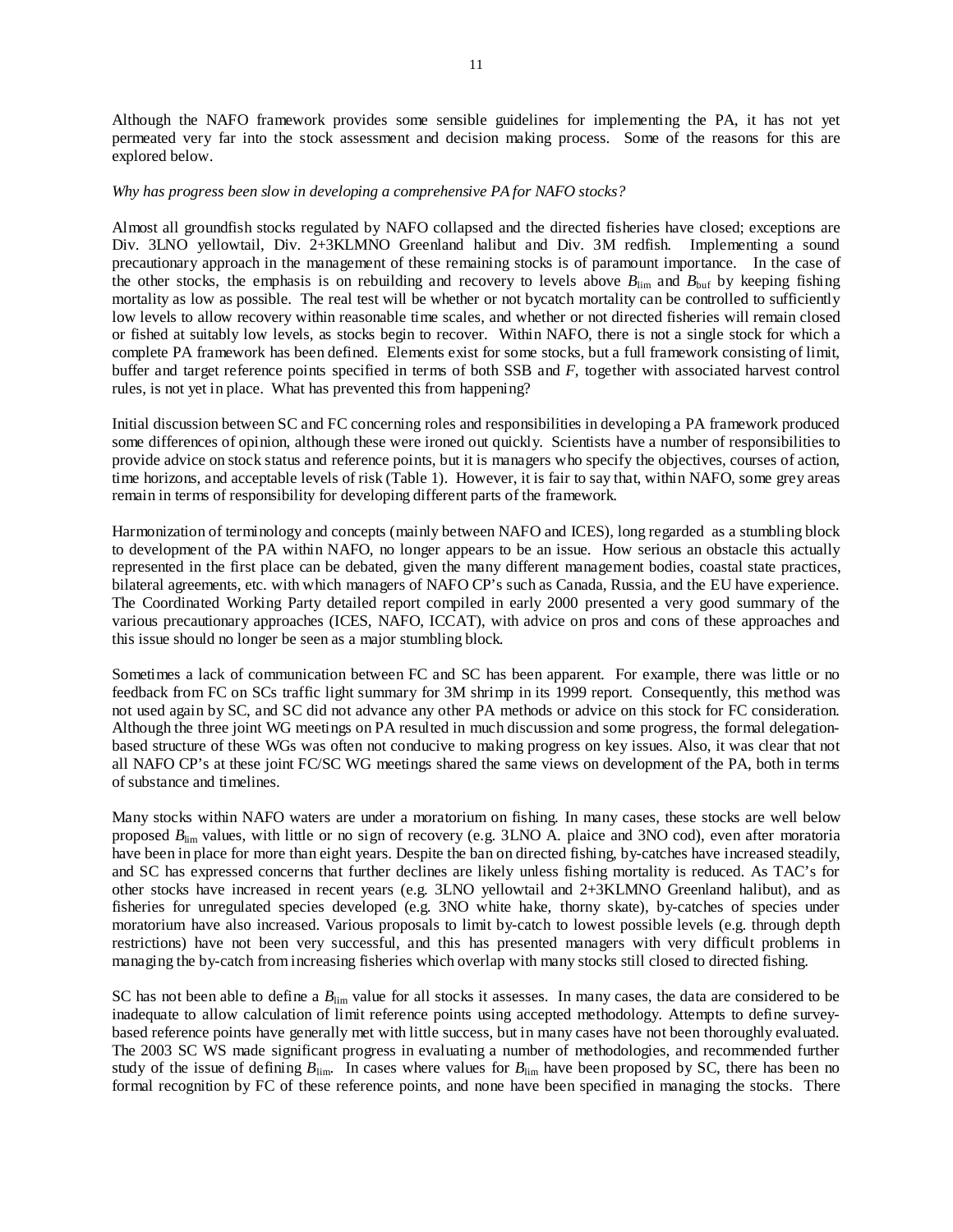In September 2000 FC decided that a small group of technical experts would meet to promote further progress on implementing the PA (see Appendix 1 for details). This meeting took place in June 2002 and a number of concerns with either or both the NAFO and ICES PA Frameworks were identified:

- $\triangleright$  Prescribed harvest control rules (no fishing) below B<sub>lim</sub> or B<sub>buf</sub>
- $\triangleright$  A fishing mortality limit at  $F_{\text{msy}}$
- $\triangleright$  The perception of a linear decrease in fishing mortality from the biomass target to the biomass buffer
- $\triangleright$  No consideration of the desirability for stable TAC's
- $\triangleright$  No consideration of multi-species situations

#### *Proposed revised NAFO framework*

A subgroup of the SC Workshop in 2003 attempted to address the main concerns identified by managers regarding the existing approach by developing a proposal for a revised framework (Fig. 6). The specific concerns reflect a more general reluctance to embrace a formulaic approach that reduces the space for negotiation. Within NAFO, negotiation is key to reaching consensus. Without consensus, a contracting party can file an objection and then fish with impunity, notwithstanding regulations that have been agreed to by the remaining contracting parties. The key issue therefore is to increase flexibility for management options so that fisheries managers and commissioners can negotiate and reach consensus, while still retaining the essential elements of a precautionary framework.

In the description of the revised framework that follows, probabilities and time horizons are provided as guidelines only, with the expectation that managers will choose appropriate values on a case by case basis. In the revised framework,  $F_{\text{lim}}$  should have a low probability of being exceeded (  $\leq$  20%).  $F_{\text{lim}}$  cannot be higher than  $F_{\text{max}}$ .  $F_{\text{buf}}$  is a fishing mortality rate below  $F_{\text{lim}}$  that is only required in the absence of analyses of the probability that current or projected fishing mortality exceeds  $F_{\text{lim}}$ .  $F_{\text{buf}}$  should be specified by managers and should satisfy the requirement that there is a low probability that  $F_{\text{target}}$  exceeds  $F_{\text{lim}}$  ( $\leq$  20%). The more uncertain the stock assessment, the greater the buffer zone should be.  $F_{\text{target}}$  is a flexible mortality rate to be selected by managers from the shaded area in Fig. 5 to achieve desired management objectives, subject only to the constraints defined by the limit and buffer reference points. In particular,  $F_{\text{target}}$  must be chosen to ensure that there is a low probability that  $F_{\text{target}}$  exceeds  $F_{\text{lim}}$  (  $\leq$  20%) and a very low probability ( $\leq 5{\text -}10\%$ ) that the biomass will decline below  $B_{\text{lim}}$  within the foreseeable future (5-10) years).

 $B_{\text{lim}}$  is a SSB level that should have a very low probability of being violated ( $\leq 5-10\%$ ), defined to be a biomass level below which the stock productivity is likely to be seriously impaired.  $B_{\text{buf}}$  is SSB level above  $B_{\text{lim}}$ , specified by managers and satisfying the requirement that there is very low probability ( $\leq$  5-10%) that any biomass estimated to be above  $B_{\text{buf}}$  would actually be below  $B_{\text{lim}}$ . The more uncertain the stock assessment, the greater the buffer zone should be. Two further SSB reference points are specified in the revised framework –  $B_{\text{msy}}$ , the average biomass associated with fishing at  $F_{\text{msy}}$ , and  $B_{\text{av}}$ , average biomass associated with fishing at  $F_{\text{buf}}$ .

Different actions are prescribed in the revised framework, depending on which of 3 zones applies, given the current *SSB* and *F* levels. In Zone 1, the  $F_{\text{target}}$  Zone,  $F_{\text{target}}$  is selected so as to have low probability of exceeding  $F_{\text{lim}}$  and a very low probability of driving biomass below  $B_{\text{lim}}$  in the foreseeable future. Zone 1a is the Cautionary  $F_{\text{target}}$  Zone – the curved boundary to this area reflects that the closer the current or projected biomass is to  $B_{\text{lim}}$ , the lower  $F_{\text{target}}$ must be to ensure that the biomass remains above  $B_{\text{lim}}$ . Zone 2 defines the Overishing Zone – fishing mortality must be reduced into the  $F_{\text{target}}$  Zone. Zone 3 is the Collapse Zone – fishing mortality must be as close to zero as possible.

The proposed revised NAFO PA framework, in contrast to the original version, allows fishing below  $B_{\text{buf}}$ , subject to constraints such as ensuring a very low probability that biomass will fall below  $B_{\text{lim}}$  in the foreseeable future. However, below  $B_{\text{lim}}$  fishing mortality should be as close to zero as possible.

The proposed revised framework continues to consider  $F_{\text{msy}}$  as a minimum standard for an  $F_{\text{limit}}$  reference point. Compared to a  $F_{\text{msy}}-B_{\text{msy}}$  equilibrium situation, fishing somewhat below  $F_{\text{msy}}$  can be expected to result in relatively small loss in average catch, but a substantial increase in average biomass with concomitant decreased risk to the fish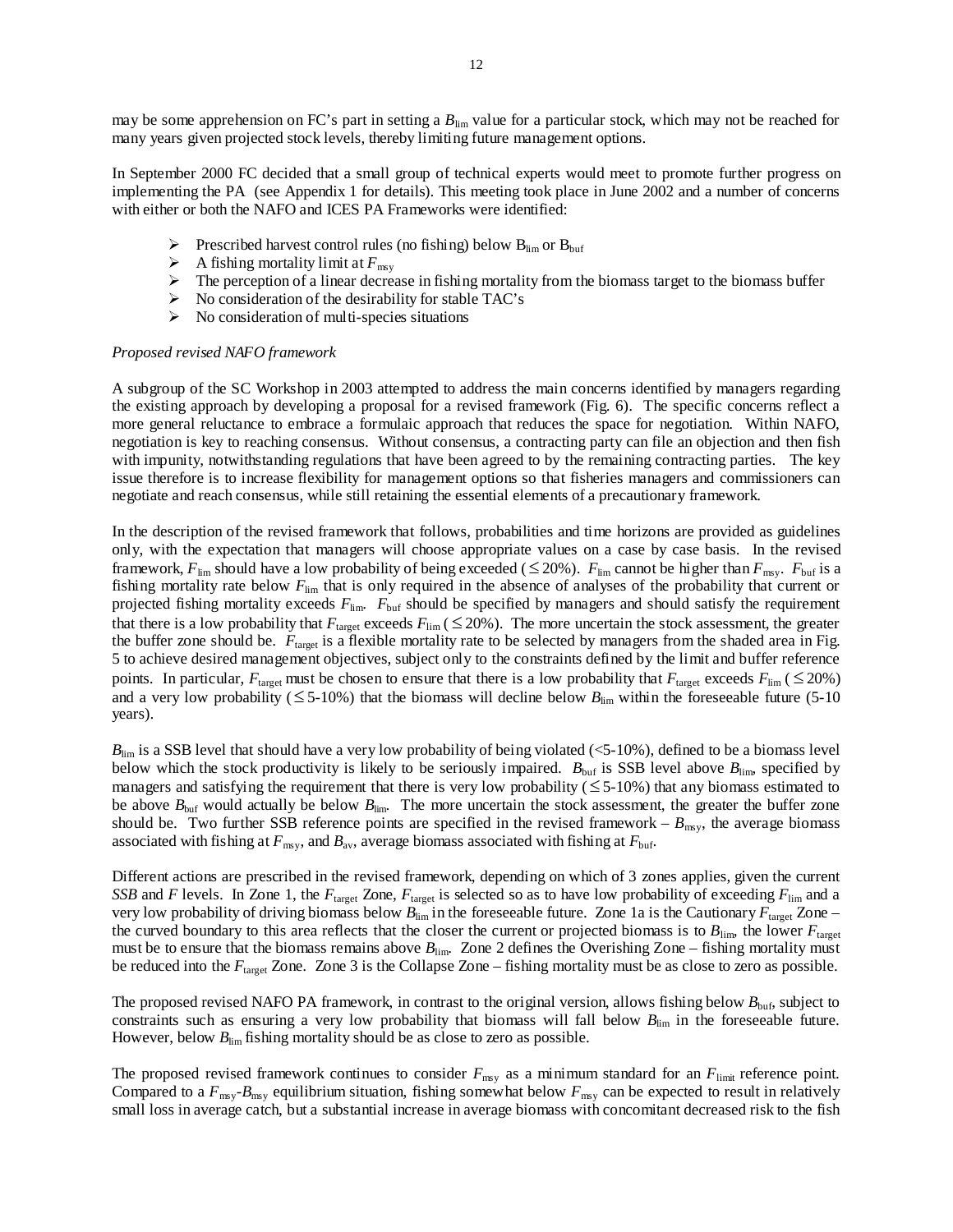stock and increased benefits to fishing through higher catch rates. For example, one set of model results derived from an age-structured deterministic model showed that for 600 combinations of life history parameters and stockrecruit relationships, fishing at 75%*F*msy resulted in an average yield of 94-98% MSY and a biomass of 125-131%  $B_{\text{msy}}$  (Restrepo et al. 1998).

The harvest control rule embodied in the revised framework still results in a decrease in fishing mortality as SSB decreases. However, instead of a linear decrease in fishing mortality from  $B_{\text{target}}$  to  $B_{\text{buf}}$ , the revised framework presents a range of options to managers. For example, no reduction in  $F$  is prescribed if stock biomass is above  $B_{\text{buf}}$ , and *F* is below  $F_{\text{buf}}$ . Managers also decide on the levels of  $B_{\text{buf}}$  and  $F_{\text{buf}}$  in those cases where the risk of biomass being below  $B_{\text{lim}}$  or the risk of fishing mortality being above  $F_{\text{lim}}$  cannot be provided.

FC requested that the PA framework take into account the desirability of stable TAC's. This is a difficult concept to capture in the simple revised framework schematic, however there is now considerable flexibility for managers in setting target *F* levels. Stable TAC's are easier to achieve if the fishery remains in Zone 1. In this zone,  $F_{\text{target}}$  is selected so as to have low probability of exceeding  $F_{\text{lim}}$  and a very low probability of driving biomass below  $B_{\text{lim}}$  in the foreseeable future. Provided these probabilities remain within an acceptable range, the TAC can remain stable and the *F* can fluctuate, buffering the fishery from small changes in stock size. This flexibility is reduced below  $B_{\text{buf}}$ .

FC noted that the framework did not address multi-species situations. Although the proposed revised framework is still focused on single species, ensuring that no individual species is fished harder than the single-species *F*msy has frequently been suggested as a first step towards satisfying several important and common ecosystem objectives (NRC 1999; Mace 2001; Sissenwine and Mace 2003). In addition, two other aspects of multi-species management were considered in the proposed revised framework. First, in contrast to the original NAFO framework in which  $B<sub>target</sub>$  was  $B<sub>msy</sub>$ , there is no emphasis on  $B<sub>msy</sub>$  in the proposed revised framework. This avoids the problem of the inability of simultaneously maintaining all stocks in the multi-species assemblage at their respective single-species  $B_{\text{msv}}$  levels. Second, by replacing the requirement that fishing mortality be zero when biomass is below  $B_{\text{lim}}$  with a requirement that fishing mortality be as close to zero as possible in this situation, there is now a recognition of the need for a certain amount of flexibility to account for technical interactions that result in unavoidable by-catch of depleted species, provided the bycatch levels of fishing mortality still allow recovery to above *B*buf.

The proposed revised framework is simpler and should be more transparent to fisheries managers. It provides substantial room for negotiation by FC, not afforded in the original framework. To some degree it lowers the bar. Instead of a depleted stock having to recover to  $B_{\text{buf}}$  before a directed fishery reopens, under the proposed revised framework, if the stock has recovered to above  $B_{\text{lim}}$ , the fishery can reopen with the constraint that  $F_{\text{target}}$  must be chosen to ensure that there is a low probability that  $F_{\text{target}}$  exceeds  $F_{\text{lim}}$  ( $\leq$  20%) and a very low probability ( $\leq$  5-10) that the biomass will decline below  $B_{\text{lim}}$  within the foreseeable future (5-10 years). Even if the stock is below  $B_{\text{lim}}$ , there is some flexibility regarding the bycatch *F* that is allowed.

#### **Discussion**

The precautionary approach as applied to fisheries has been in existence in one form or another for about a decade. During this time it has gone through a cycle of technical analyses, mainly related to stock-recruit data, formulation of frameworks comprising reference points and harvest control rules, development of methods for quantifying uncertainties and communicating risk, and finally, initial application of the frameworks in the provision of scientific advice. In most cases the feedback from fisheries managers and decision makers from the initial implementation attempts have been only marginally encouraging. Although the general principles embodied in the precautionary approach have been broadly adopted, implementation has lagged. The reasons have been varied, including lack of transparency in the derivation of the reference points and the basis for the harvest control rules whereby *F* is reduced as SSB decreases, and unease in the general reduction in decision space leaving little room for negotiation in the fisheries management process. In most cases, including NAFO, this has resulted in a rethinking of the approach and the consideration of changes to the frameworks to make them more acceptable and useful tools for fisheries managers. To improve the chance of having any framework implemented, the message from scientists should be as simple as possible and focus primarily on keeping the resource within safe biological limits, leaving targets and rules of actions to managers. This has led to the second generation of precautionary approach frameworks which attempt to address the shortcomings of their predecessors.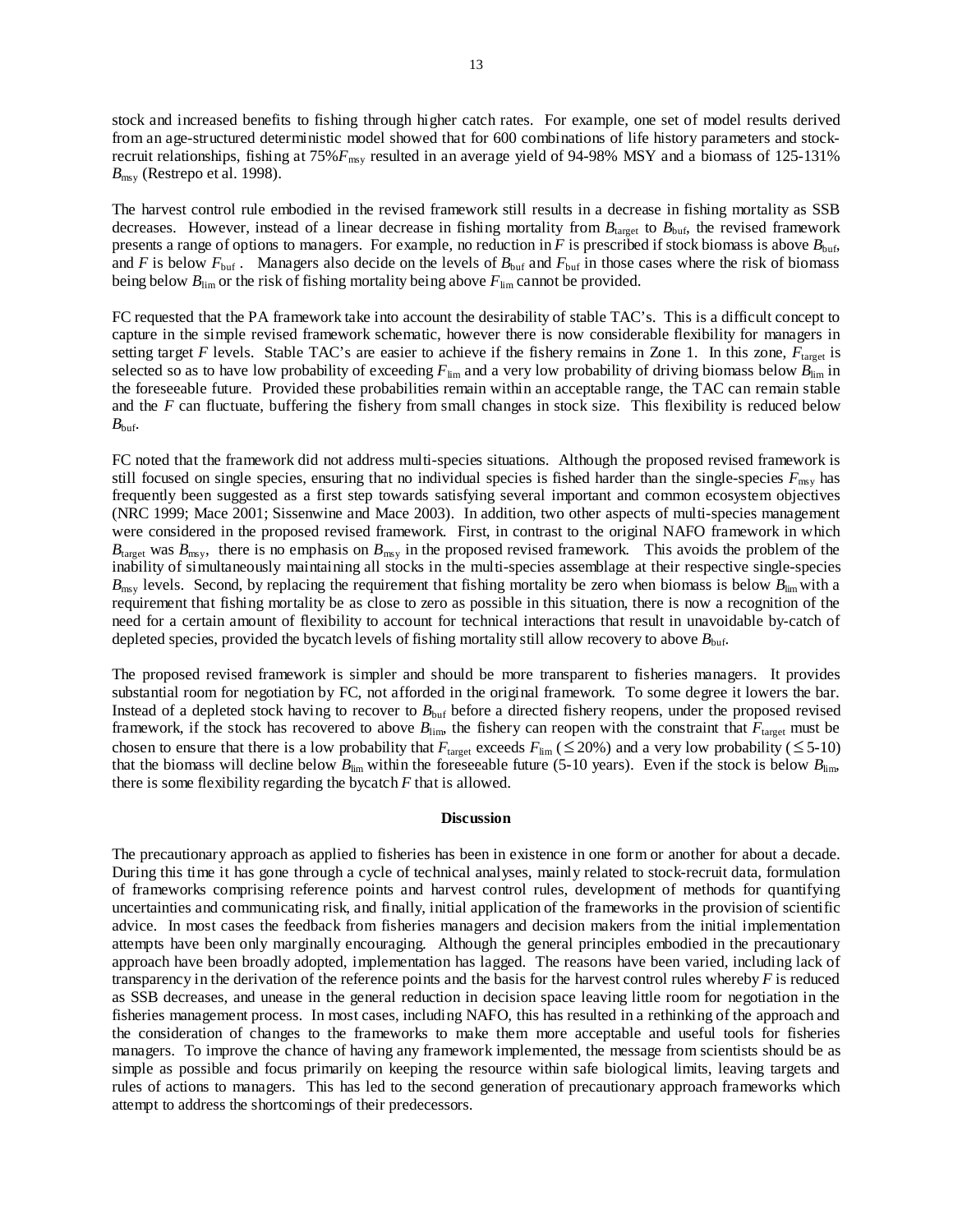Although the scientific community has generally embraced the precautionary approach and gotten on with the job of making it operational by developing reference points and control rules, support has not been unanimous. For example, Hilborn (2002) has suggested that our preoccupation with developing reference points has led us to neglect more important issues in fisheries management such as the evaluation of stock trajectories and alternative management strategies. However, examination of stock trajectories, including stock projections where it is possible to provide these, is the foundation of the scientific advice that scientists attempt to provide to managers. In addition, although examination of alternative management strategies may not always be part of a stock assessment *per se*, scientists are frequently involved in quantitative evaluations of the stock and fishery implications of actions proposed by managers, either as part of various follow-up exercises or, in the case of the U.S., as part of a Plan Development Team formed specifically to develop and evaluate alternative management strategies as a means of satisfying management objectives. Hilborn also argued that while reference points attempt to address the problem of overfishing, other problems may be more pressing such as the loss of economic yield due to overcapitalisation, loss of yield due to discarding, and the threat to nontarget species by bycatches. In response, we believe that all three of these areas are receiving considerable attention in various international and national fisheries arenas (e.g., FAO, the EU, the U.S., Canada, Australia and New Zealand). Finally, Hilborn claims that management by reference points is not transparent because of the large number of arbitrary decisions made in the process of deriving reference points. Here, we suggest that rather than "arbitrary", the appropriate term is actually "informed scientific judgement", and that usually the informed judgment of different scientists are actually quite similar, except perhaps in very data poor situations.

Some authors have also argued that the reference point / control rule approach is inferior to the management procedures approach such as the Revised Management Procedure adopted by the International Whaling Commission (IWC) in 1994, a system for evaluating management strategies adopted by ICES in (1994), a management procedures simulation model approach adopted by ICCAT in 2000, a management strategy evaluation or MSE by Smith et al. (1996) and Polacheck et al. (1999), and an operational management procedure or OMP by Butterworth and Punt (1999), and should be replaced by it. Briefly, the management procedures approach involves constructing one or more operating models to simulate reality, generating data (with error) from these models, conducting stock assessments (with error) using these data, and implementing management strategies (with error) based on the assessment results. At each stage of the process, there are performance measures associated with the outcomes. In many respects, the management procedures approach is an extension of the control rule approach, with both using various reference points (mainly biological reference points for current control rule approaches, but both biological and socio-economic for management procedures approaches) to judge performance of the system and to suggest appropriate management actions. Thus, management procedures approaches may be superior in some respects, but they are generally much more complex to design and do not seem to have been any easier to implement than control rules.

Regardless of the problems associated with implementing control rules, the requirement to define overfishing in an operational manner (primarily in terms of appropriate biological reference points) has been instrumental in eliminating overfishing and rebuilding depleted fish stocks in most of the situations where it has been seriously applied. For example, before such requirements were mandated (by law) in the United States, maintenance of the status quo was the norm in terms of management objectives, regardless of the sustainability of the status quo.

There is little doubt that the outstanding problems of the early 2000's extend beyond the single species SSB-*F* precautionary frameworks that have been developed thus far and to some extent, the buzz-phrase "precautionary approach" has already been supplanted by "ecosystem-based management (EBM)" as the latest bandwagon to board. This term is even more nebulous, with more alternative interpretations than the precautionary approach. At least the term, "precautionary" has a single overall interpretation (tread carefully, don't overfish); EBM can mean anything from fishing only at very conservative levels to strategies that deliberately overharvest certain species for the sake of maximizing the production of key target species, or strategies that ensure exploitation takes place at all trophic levels. However, the most common interpretation is that ecosystem-based management will likely require even more conservative fishing mortality targets than "traditional" single species based management approaches. Ensuring that no major stock is fished harder that the single-species  $F_{\text{msy}}$  as is the case in most current single species PA frameworks, may be a good first step towards ecosystem-based management (Mace 2001) in the absence of more complicated models capable of usefully examining the tradeoffs of managing complex systems of interacting species.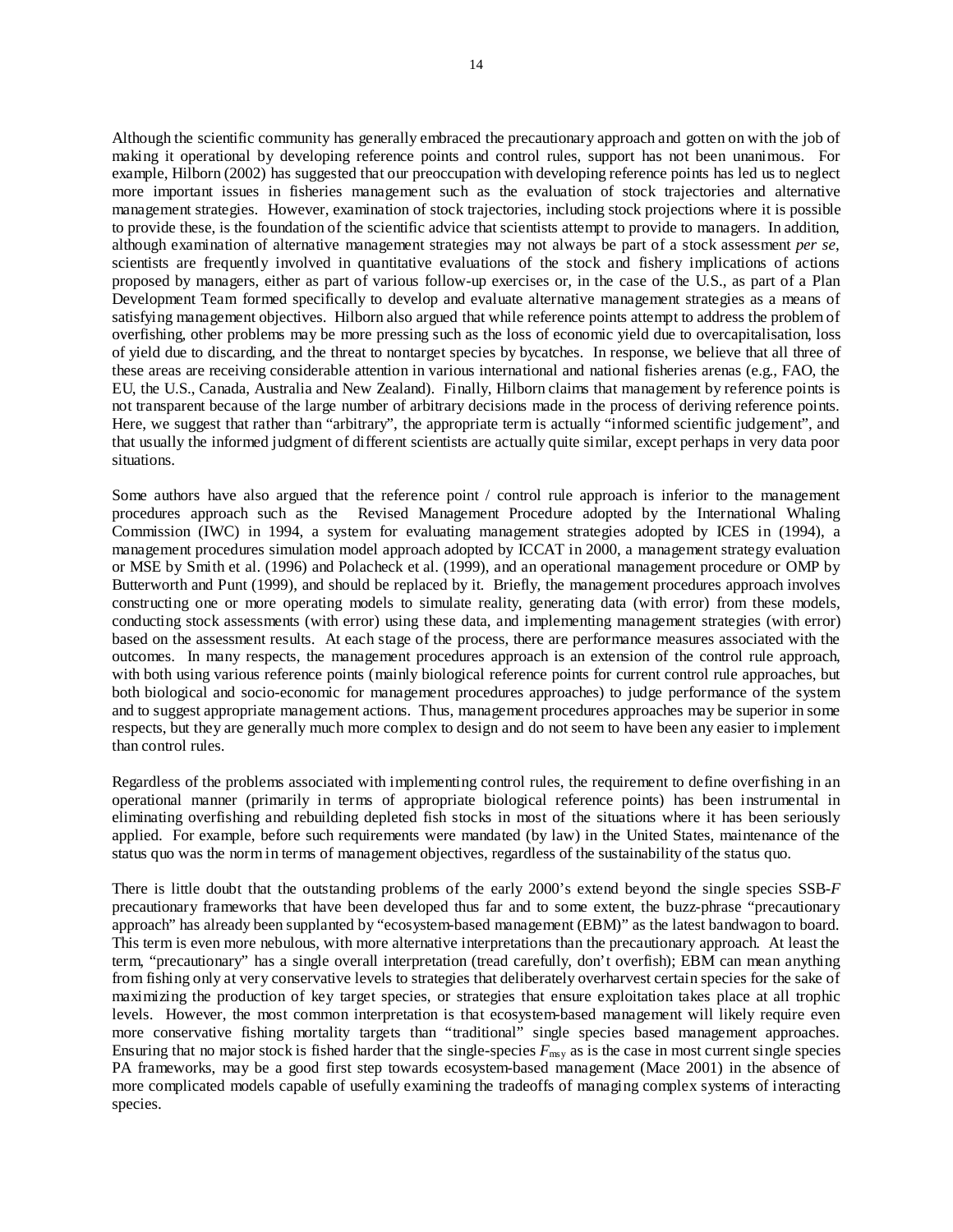Most current precautionary approach frameworks pay little attention to management objectives encompassing economic and social considerations in addition to conservation issues. Traditional bio-economic models indicate that the fishing mortality associated with maximum economic yield  $(F_{\text{mey}})$  is usually considerably less than  $F_{\text{msy}}$ , so that the concept of *F*msy as a minimum standard for *F*lim in current frameworks may partially address issues related to economic yield. However, the economics associated with declining and collapsed stocks may be beyond the scope of standard bioeconomic models. Issues associated with a high level of social measures (unemployment insurance, subsidies, subsistence payments etc.) complicate the economics of fishing beyond traditional bioeconomics models. There are known cases of sustainable fisheries at  $F > F_{\text{msy}}$  (e.g. Northern megrim in the NE Atlantic) and even in the long term, the gain in reducing *F* may not be sufficient to balance the financial effort from government needed to cover the reduction of fishing effort.

There is some evidence that implementation of aspects of precautionary approaches associated with recovery plans for depleted stocks and sustainable *F* for relatively healthy stocks is proceeding. We are cautiously optimistic that the revised precautionary approach frameworks, such as the proposed revised NAFO PA framework or future incarnations, will also become effective in influencing the difficult decisions related to overfished, declining and collapsing stocks.

#### **References**

- Breen, P.A., Kim, S.W., Bentley, N., and Starr, P.J. 2003. Preliminary evaluation of maintenance management procedures for New Zealand rock lobster (*Jasus edwardsii*) fisheries. New Zealand Fisheries Assessment Report No. 2003/20. 65 p.
- Butterworth, D.S., and Punt, A.E. 1999. Experience in the evaluation and implementation of management procedures. ICES J. Mar. Sci. 56:985-998.
- FAO 1995a. Code of conduct for responsible fisheries get actual reference.
- FAO 1995b. Precautionary Approach to Capture Fisheries and Species Introductions. FAO Techincal Guidelines for Responsible Fisheries 2, 60p.
- Hilborn, R. 2002. The dark side of reference points. Bull. Mar. Sci. 70:403-408.
- ICES 2000. Report of the CWP Intersessional Meeting. Working Group on Precautionary Approach Terminology and CWP Sub-group on Publication of Integrated Catch Statistics for the Atlantic. ICES CM 2000/ACFM:17. 69 p.
- ICES 2001. Report of the Study Group on the Further Development of the Precautionary Approach to Fishery Management. ICES CM 2001/ACFM:11, 49p.
- ICES 2002a. Report of the Study Group on the Further Development of the Precautionary Approach to Fishery Management. ICES CM 2002/ACFM:10, 157p.
- ICES 2002b. Report of the ICES Advisory Committee on Fishery Management, 2002. ICES Cooperative Research Report, No. 255.
- ICES 2003. Report of the Study Group on the Further Development of the Precautionary Approach to Fishery Management. ICES CM 2003/ACFM:09, 144p.
- Mace, P.M. 1996. Developing and sustaining world fisheries resources: the state of science and management. In D.A. Hancock, D./C. Smith, A. Grant and J.P. Beumer (eds.) Developing and Sustaining World Fisheries Resourcdes: the State of Science and Management. Second World Fisheries Congress, Brisbane 1996. CSIRO, Australia.
- Mace, P.M. 2001. A new role for MSY in single species ecosystem approaches to fisheries stock assessment and management. Fish and Fisheries, 2:2-32.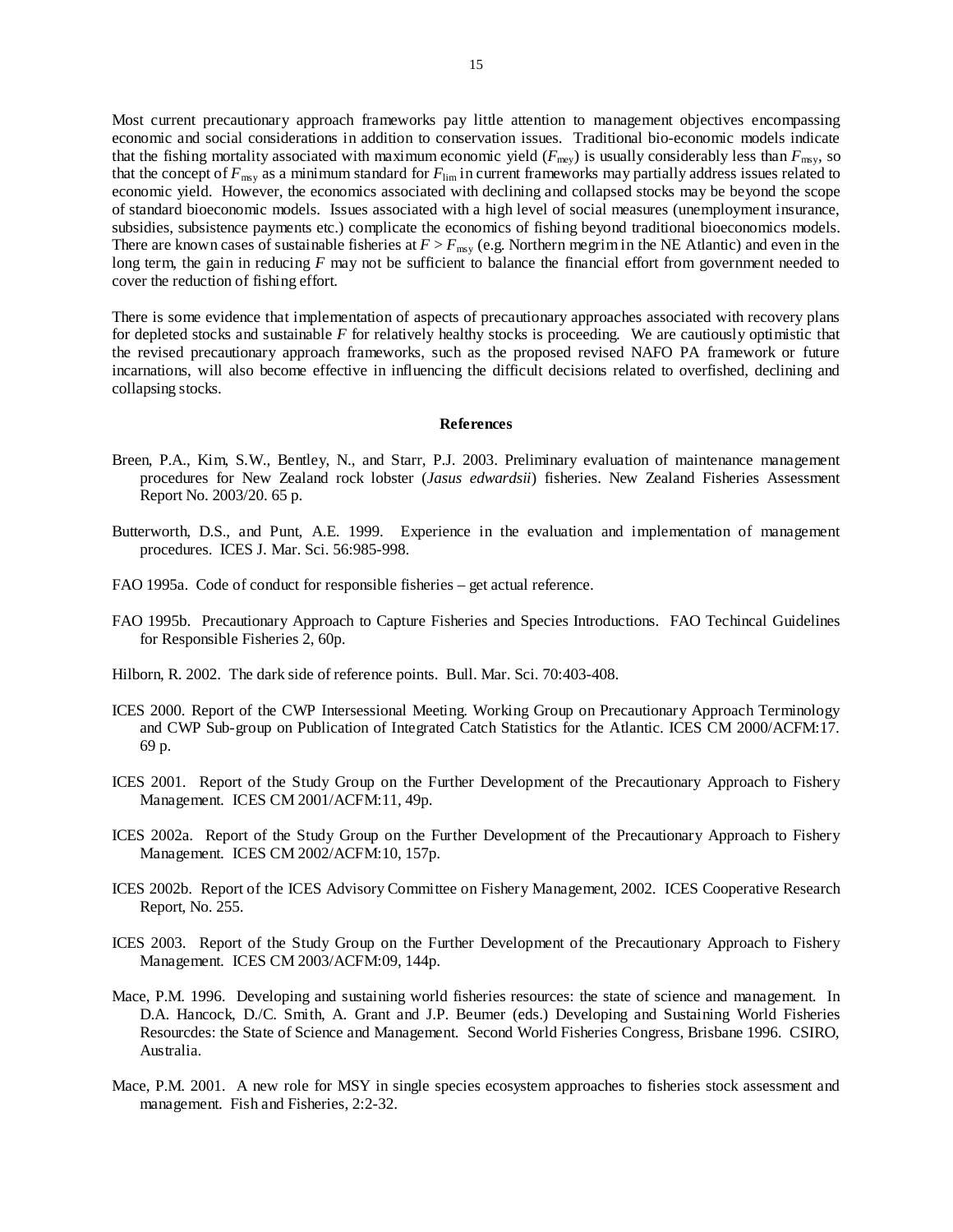- Mace, P.M., and Gabriel, W.L. 1999. Evolution, scope, and current applications of the precautionary approach in fisheries. Proceedings, 5<sup>th</sup> NMFS NSAW. NOAA Tech. Memo. NMFS-F/SPO-40:65-73.
- NAFO. 1997a. Meeting Proceedings of the General Council and Fisheries Commission for 1996. Northwest Atlantic Fisheries Organization, Dartmouth, NS, Canada, pg. 137-138.
- NAFO. 1997b. Scientific Council Reports 1997. pg 44-45.
- NAFO. 1998a. Meeting Proceedings of the General Council and Fisheries Commission for 1997. pg 305-307.
- NAFO 1998b. Report of Scientific Council WS on the Development of PA to Fisheries Management. SCS Doc 98/1, Ser No N2987, 60 p.
- NAFO. 1998c. Report of the Working Group on Precautionary Approach. NAFO/FC Doc 98/2, Ser. No. N3067, 11p.
- NAFO. 1998d. Scientific Council Reports 1998. pg 34; 165.
- NAFO. 1999a. Meeting Proceedings of the General Council and Fisheries Commission for 1998. pg 176-177.
- NAFO. 1999b. Scientific Council Reports 1999. pg 5-23;
- NAFO. 1999c. Report of the Joint Scientific Council and Fisheries Commission Working Group on Precautionary Approach. NAFO/FC Doc 99/2, Ser. No. N4051, 12p.
- NAFO. 2000a. Meeting Proceedings of the General Council and Fisheries Commission for 1999. pg 205-207.
- NAFO. 2000b. Report of the Joint Scientific Council and Fisheries Commission Working Group on Precautionary Approach. NAFO/FC Doc. 00/2, Ser. No. N4207, 32 p.
- NAFO. 2000c. Scientific Council Reports 2000c. pg 11; 187.
- NAFO. 2001a. Meeting Proceedings of the General Council and Fisheries Commission for 2000. pg 280-281.
- NAFO. 2002a. Scientific Council Reports 2002. pg 49; 189.
- NAFO. 2002b. Report of the Working Group of Technical Experts on the Precautionary Approach. NAFO/FC Doc 902/12, Ser. No. N4704, 10p.
- NAFO. 2002c. Report of the 24th Annual Meeting of the Fisheries Commission. NAFO FC Doc 02/24, Ser. No. N4799, 64 p.
- NAFO. 2003. Report of NAFO SC WS on the PA to Fisheries Management. SCS Doc 03/05, Ser. No. N4805, 56 p.
- NOOA 2002. NOOA Fisheries Report 2002 Report to Congress. Sustaining and Rebuilding: The Status of the U.S. Fisheries.
- NRC 1999. Sustaining Marine Fisheries. Committee on Ecosystem Management for Sustainable Marine Fisheries, Oceans Studies Board, Commission on Geosciences, Environment, and Resources, National Research Council. National Academy Press, Washington, D.C.
- Polacheck, T., Klaer, N.L., Millar, C., and Preece, A.L. 1999. An initial evaluation of management strategies for the southern bluefin tuna fishery. ICES J. Mar Sci. 56:811-826.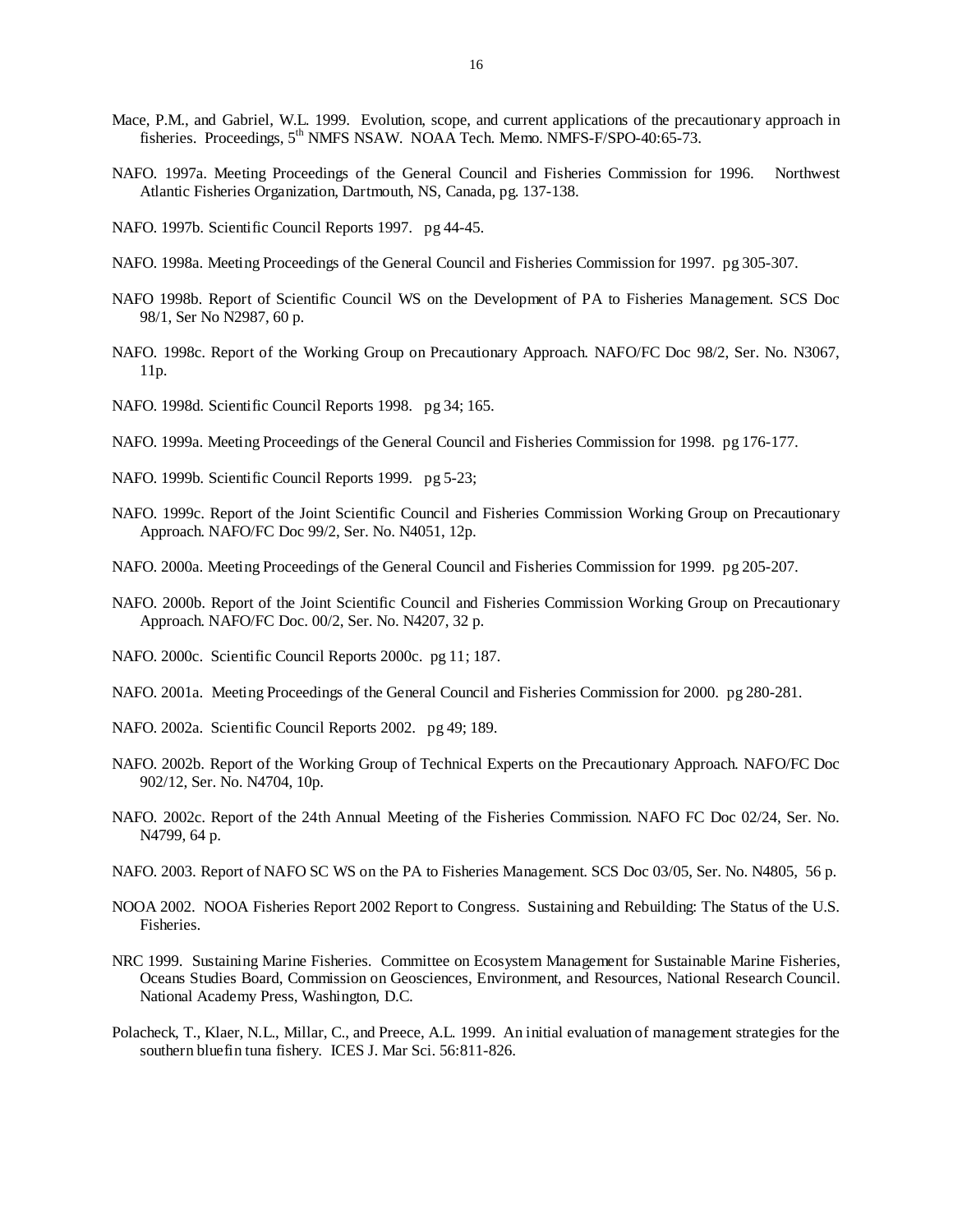- Restrepo, V.R.,Thompson, G.G., Mace, P.M., Gabriel, W.L., Low.,L.L., MacCall, A.D., Methot, R.D., Powers, J.E., Taylor, B.L., Wade, P.R., and Witzig, J.F. 1998. Technical guidance on the use of precautionary approaches to implementing National Standard 1 of the Magnuson-Stevens Fishery Conservation and Management Act. NOAA Technical Memorandum NMFS-F/SPO-31, July 17, 1998.
- Rice, J.C. and Evans, G.T. 1988. Tools for embracing uncertainty in the management of the cod fishery in NAFO divisions 2J+3KL. J. Cons. Int. Explor. Mer. 45:73-81.
- Rice, J. and Rivard, D. 2002. Proceedings of the DFO Workshop on Implementing the Precautionary Approach in Assessments and Advice, 10-14 December 2001, Ottawa. Can. Sci. Adv. Sec. Proc. Ser. 2002/009, 99p.
- Rivard, D. and J. Rice. 2003. National Workshop on Reference Points for Gadoids, 5-8 November 2002, Ottawa. Can. Sci. Adv. Sec. Proc. Ser. 2002/033. 16 p.
- Rosenberg, A.A. 2002. The precautionary approach in application from a manager's perspective. Bull. Mar. Sci. 70:577-588.
- Serchuk, F., D. Rivard, J. Casey, and R. Mayo. 1997. Report of the ad hoc working group of the NAFO Scientific Council on the precautionary approach. NAFO SCS Doc. 97/12, Ser. No. N2911, 61 p.
- Serchuck, F.M., and Grainger, R.J.R. 1992. Development of the basis and form of ICES fisheries management advice: historical background (1976-1990) and the new form of ACFM advice (1991-??). ICES C.M. 1992/Assess:20, 8p.
- Shelton, P.A. and Rice, J.C. 2002. Limits to overfishing: reference points in the context of the Canadian perspective on the precautionary approach. Can. Sci. Adv. Sec. Res. Doc. 2002/084, 29p.
- Shelton, P.A. Rice, J.C. and Cadigan, N.G. 2003. Elements of a precautionary risk-management framework for Canadian cod stocks. Can. Sci. Adv. Sec. Res. Doc. 2003/041.
- Shelton, P.A., and Rivard, D. 2003. Developing a precautionary approach to fisheries management in Canada the decade following the cod collapses. NAFO SCR Doc. 03/01.
- Sissenwine, M.P. and Mace, P.M. 2003. Governance for responsible fisheries: an ecosystem approach. Chapter 21, pp 363-391 in M. Sinclair and G. Valdimarsson (eds.). Responsible Fisheries in Marine Ecosystems. FAO and CABI Publishing.
- Smith, A.D.M., Sainsbury, K.J., and Stevens, R.A. 1999. Implementing effectgive fisheries-management systems management strategy evaluation and the Australian partnership approach. ICES J. Mar. Sci. 56:967-979.
- Thompson, G.C., and Mace, P.M. 1997. The evolution of precautionary approaches to fisheries management, with focus on the United States. NAFO SCR Doc. 97/26, 14p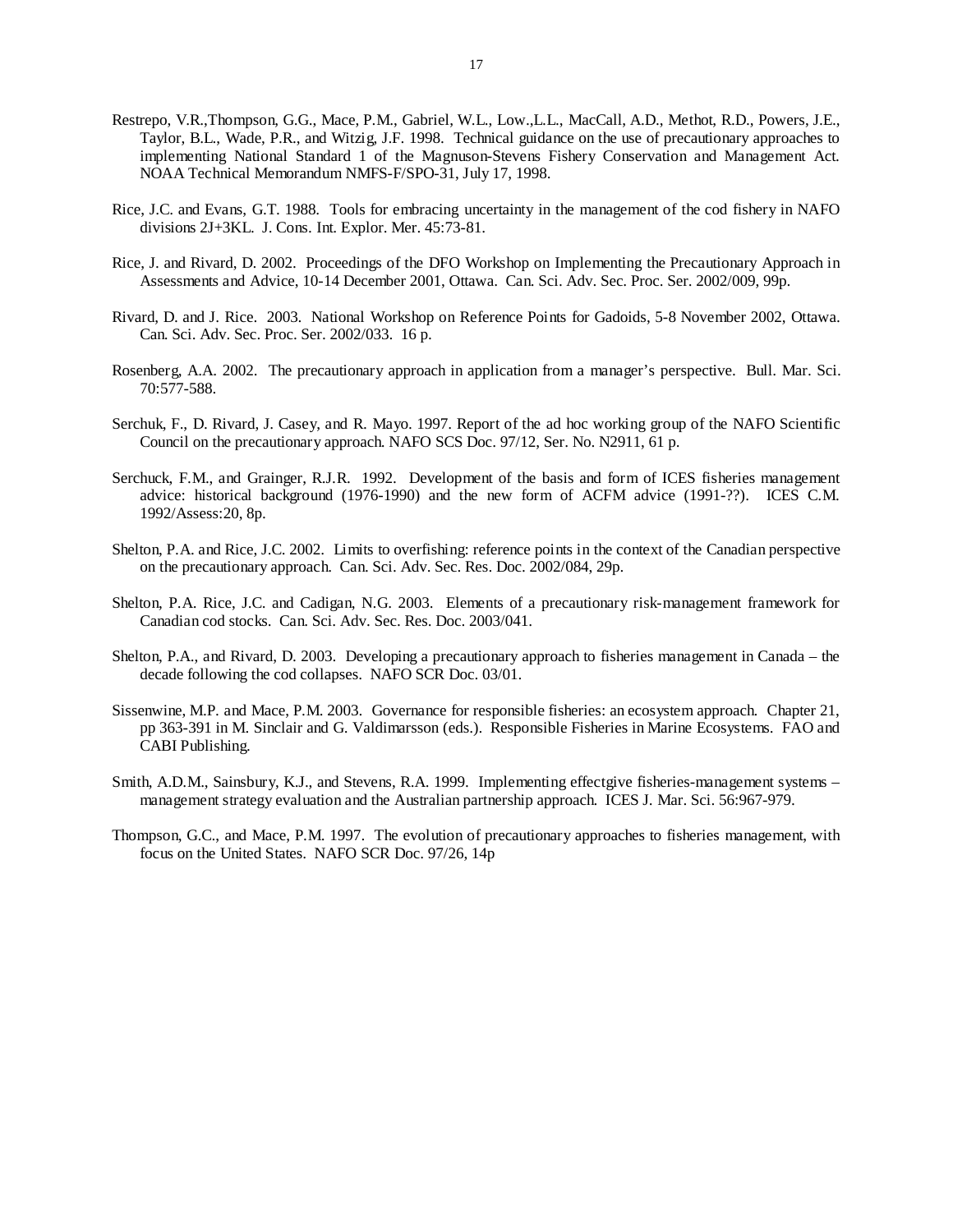| Scientific Council |                                                                                                                                 | <b>Fisheries Commission</b>                                                                                                                           |  |
|--------------------|---------------------------------------------------------------------------------------------------------------------------------|-------------------------------------------------------------------------------------------------------------------------------------------------------|--|
| Τ.                 | Determine status of stocks.                                                                                                     | Specify management objectives, select target<br>1.                                                                                                    |  |
| 2.                 | Classify stock status with respect to<br>biomass/fishing mortality zones.                                                       | reference points, and set limit reference<br>points.                                                                                                  |  |
| 3.                 | Calculate limit reference points and security<br>margins.                                                                       | Specify management strategies (courses of<br>2.<br>actions) for biomass/fishing mortality zones.                                                      |  |
| 4.                 | Describe and characterize uncertainty<br>associated with current and projected stock<br>status with respect to reference points | Specify time horizons for stock rebuilding<br>3.<br>and for fishing mortality adjustments to<br>ensure stock recovery and/or avoid stock<br>collapse. |  |
| 5.                 | Conduct risk assessments.                                                                                                       | Specify acceptable levels of risk to be used in<br>4.<br>evaluating possible consequences of<br>management actions.                                   |  |

**Table 1.** Roles of Scientific Council and Fisheries Commission, as previously agreed. (from FC Doc 98/02)

**Table 2**. Text of FC Resolution on Implementation of the PA. (from FC WP 99/12 Revised)

#### **Resolution to Guide Implementation of the Precautionary Approach within NAFO**

The Fisheries Commission,

NOTING that considerable work and progress have occurred toward implementation of the precautionary approach within the NAFO context;

NOTING Article 6 and Annex II of the Agreement for the Implementation of the Provisions of the United Nations Convention on the Law of the Sea Relating to the Conservation and Management of Straddling Fish Stocks and Highly Migratory Fish Stocks;

NOTING the provisions of Article 7.5 of the FAO Code of Conduct for Responsible Fisheries;

NOTING the Roles and Responsibilities of Scientists and Managers outlined in Annex 3 to the Report of the Working Group on Precautionary Approach (NAFO/FC Doc. 98/2);

DESIRING to further harmonize terminology and application of the precautionary approach within relevant fisheries organizations;

FURTHER DESIRING to be precautionary in its management of stocks within the NAFO Regulatory Area;

RESOLVES to apply a precautionary approach widely for stocks under NAFO purview and to achieve this goal agree:

- 1. To determine precautionary reference points for stocks where sufficient information exists.
- 2. For all other stocks, to determine provisional precautionary reference point, whenever possible, and a precautionary approach otherwise.
- 3. To provide mechanisms to fill in data gaps.
- 4. To implement precautionary management strategies (harvest control rules), consistent with 1. and 2. above.
- 5. To consider additional supportive management measures to complement the application of the precautionary approach.
- 6. To define and adopt precautionary strategies for the re-opening of fisheries and for new and developing fisheries.
- 7. To harmonize terminology and concepts for the application of the precautionary approach within relevant fisheries organizations.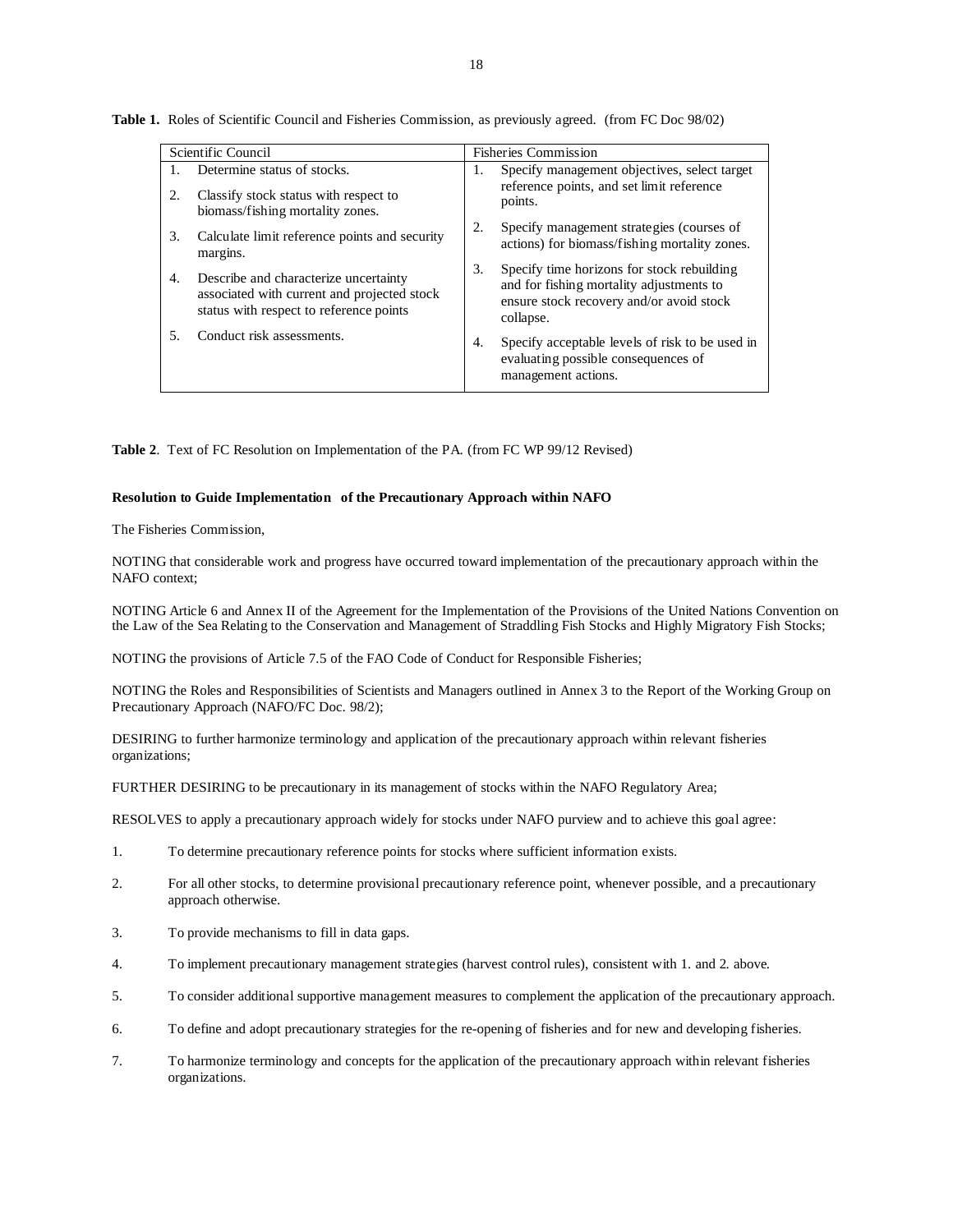#### **Table 3.** Implementation plan for PA, 3LNO yellowtail flounder (from FC Doc 00/2).

#### *Objectives*

The action plan for implementation of a Precautionary Approach should include the eight objectives discussed at the Joint Scientific Council/Fisheries Commission Working Group meeting in May 1999:

- 1. Maintain harvest levels that will continue to rebuild and maintain the stock biomass above the rebuilt biomass level.
- 2. Continue with a comprehensive suite of management measures.
- 3. Ensure a conduct of the fishery in a manner that will not jeopardize recovery of other stocks in the area which are currently under moratorium, specifically 3NO cod and 3LNO American plaice.
- 4. Performance measures of interest to the managers could be expressed in terms of biomass and its trajectory and where it is with respect to the reference level and catch levels. With respect to catch, the performance measure was: cumulated yield, yield trajectories and trends (in particular, to identify declining trends).
- 5. It was noted that production models do not permit determination of all reference points. It should be ensured that data are available for scientists to move toward using age-structured modelling.
- 6. Despite these limitations, production modelling is a tool that could be used to start to evaluate real *F* limits and could be used to provide insight in what will happen if there are lower or higher fishing mortality levels.
- 7. There is a need to develop "target" biomass levels that could be higher than the biological limits so as to take into account management objectives including economic considerations.
- 8. Endorse the work of the Scientific Council in its attempts to develop a better understanding of the stock-recruit relationship.

#### *Management Strategies*

- 1. As a management objective, Fisheries Commission should maintain SSB at a level that will continue the probability of good recruitment and maintain the stock at a level that will support a sustainable fishery.
- 2. Given that the present estimate of  $F_{\text{buf}}$  is in the same range as the  $2/3$   $F_{\text{ms}}$  value used in past requests from Fisheries Commission, the value of 11% for exploitation rate could continue to be used by Fisheries Commission as a basis for establishing catch levels until such time as Scientific Council may recommend an alternative.
- 3. Fisheries Commission requests Scientific Council to give priority to work aimed at calculation of possible biological reference points as appropriate including age-based models and any other applicable stock evaluation methodologies.
- 4. Fisheries Commission shall, as appropriate, review and revise these management measures and strategies based on any new advice provided by Scientific Council.

#### *Data Collection/Analyses*

- 1. Scientific Council and Fisheries Commission should encourage continuation of multiple annual surveys in support of stock assessment.
- 2. Contracting Parties should ensure that appropriate data are collected and that scientists utilize stock evaluation techniques that allow for estimation of stock size and exploitation rates, risk assessment procedures, and a fuller evaluation of reference points.
- 3. Scientific Council continue efforts to develop a better understanding of the stock-recruit relationship.
- 4. Scientific Council and Contracting Parties continue to monitor expansion of the range into Div. 3L.
- 5. Scientific Council and Contracting Parties continue to monitor recruitment as well as trends in weight-at-age.
- 6. Scientific Council to review and update, as necessary, information on spawning locations and timing.
- 7. Scientific Council to provide updated information to the Fisheries Commission regarding the distribution of juvenile yellowtail flounder in relation to adult distribution.

#### *Supportive Management Measures/Good Practises*

1. Fisheries Commission should take steps to minimize the catch of juveniles, and ensure that the total catches of yellowtail flounder are in accordance with the target exploitation rate. Some measures that could be considered to achieve this objective are:

 $\mathcal{L}$ 

- Review of current directed fisheries for the determination of specific yellowtail flounder by-catch problems so that remedies can be applied.
- A revision of conservation and technical measures that only permit by-catch that is truly incidental in nature.
- Closure of specific areas for specific periods of time identified as: a) nursery areas, and b) areas where high concentrations of juveniles are found.
- 3. Fisheries Commission to explore the utility of closure periods to protect spawners as well as the utility of closures of areas identified as spawning locations.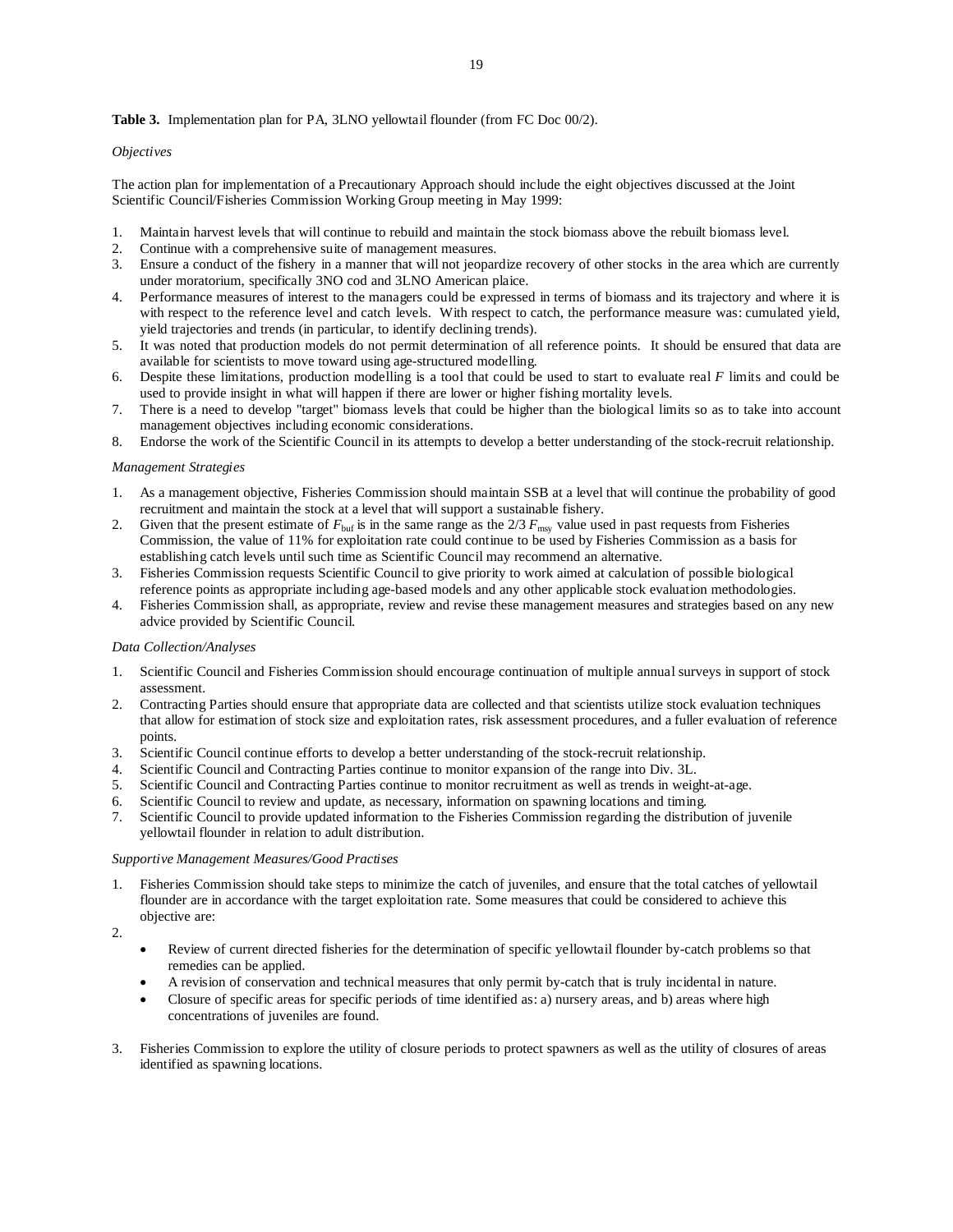

**Fig. 1.** Schematic describing the existing ICES precautionary approach framework.



**Fig 2.** Schematic describing the revision of the guidelines for estimating reference points recently proposed by ICES (see text for details).

## ICES PA Framework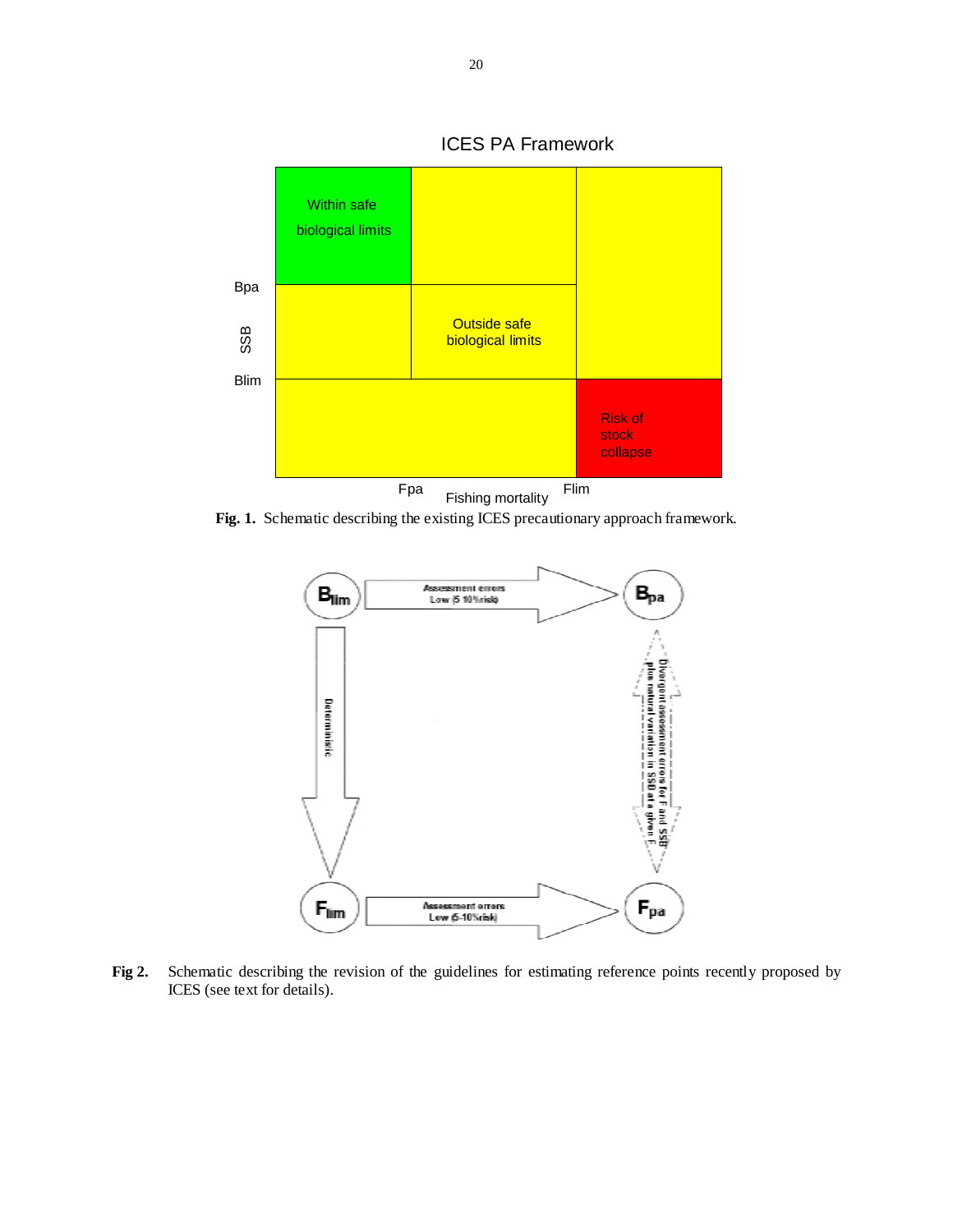



**Fig. 3.** Schematic of the Magnuson-Stevens Act framework developed in the USA.



# Canadian PA Framework for Atlantic cod stocks

**Fig. 4.** Schematic of the Canadian Precautionary Approach framework as currently applied to three Atlantic cod stocks in a recent assessment leading to closure of the fisheries.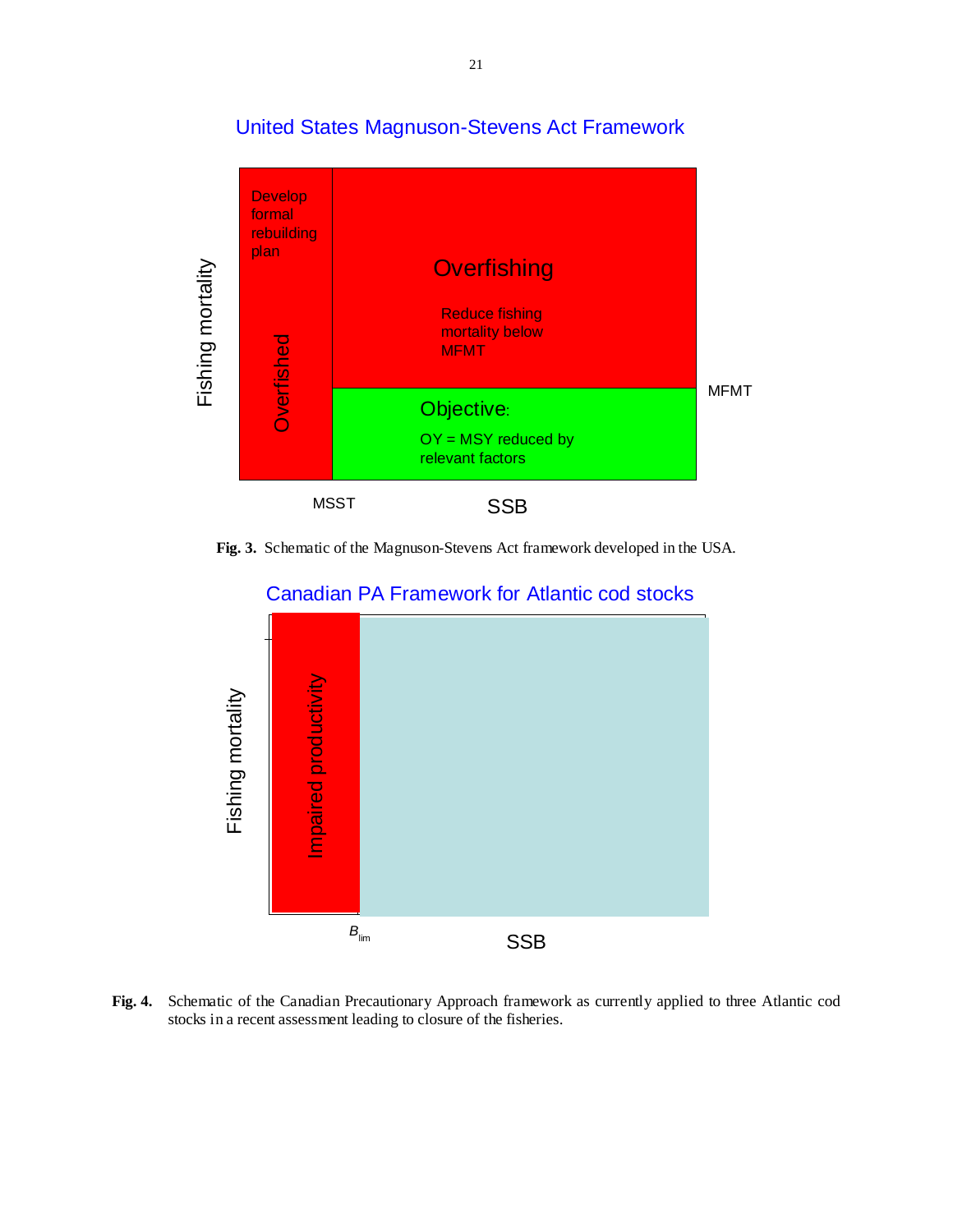

**Fig. 5.** The original PA framework developed by the Scientific Council of NAFO in 1996.



**Fig. 6.** The proposed revised NAFO PA framework developed at the NAFO Scientific Council Workshop in St John's in March/April 2003.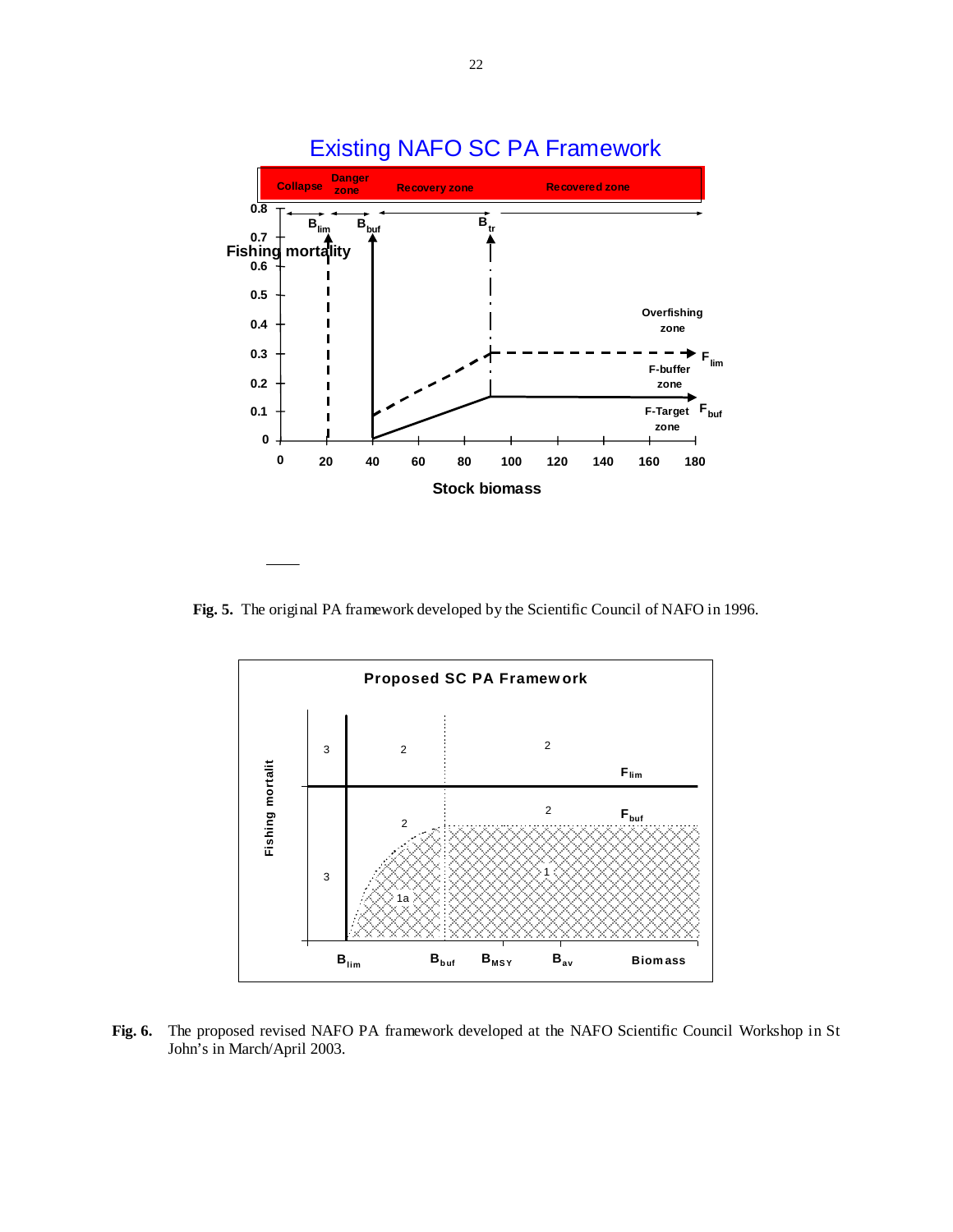## **Appendix 1.** History of the Precautionary Approach within NAFO – 1996-2003

## 1996-97

- The development of a PA framework in SC in 1997 (Serchuk et al 1997) was based on a request from FC in its 1996 meeting (NAFO 1997a). Included in SC's initial report on the PA was an Action Plan for implementation (NAFO 1997b). This plan called for the Chair to propose that FC adopt the draft PA framework in Sep 1997.
- FC endorsed the proposed Action Plan in 1997 (NAFO 1998). They also recognized that it was necessary for managers to study the implications of the PA to fisheries management decisions. They proposed a STACTIC WG in spring 98, with involvement of scientists to facilitate productive discussions. This was later amended to become a WG on PA, which met immediately prior to STACTIC in May 1998.
- Beginning in 1997, FC's requests for advice, given to SC, included specific requests for PA reference points for the FC stocks, as well as other PA-worded requests (NAFO 1998a). This despite not having formally adopted the PA framework proposed by SC.

## 1998

- SC held a two-week workshop in March 1998 on the Development of the Precautionary Approach to Fisheries Management (NAFO 1998b). The WS reviewed methods for defining reference points, uncertainties on the estimation of reference points, decision rules, criteria for reopening closed fisheries, and selected some stock specific cases to work on.
- The WG on PA met in May 98 (as noted above), consisting of managers and scientists. One agenda item, Discussion of the SC WS recommendations for their practical implementation, was changed to Discussion of the SC WS recommendations, "as it was seen to be premature to consider any 'practical implementation' at this meeting". Presentations were given by both chairs (SC and FC). Perhaps the key item to come from this meeting was a table outlining the respective roles of scientists and managers in relation to the PA (Table 1, NAFO 1998c). In addition, a number of recommendations were put forth to FC by the WG which were to assist SC in giving priority to a number of issues. These included standardization of PA nomenclature with ICES, estimation of limit reference points, calculation of security margins around the limit reference points, and continuation of the WG as "an instrument of dialogue" between FC and SC.
- At its June meeting in 1998, SC adopted the Workshop report and began to incorporate PA language into its advice where possible, although reference points were not available for most stocks. SC noted that analytical assessments were not possible for most stocks, and that establishing frameworks based on survey indices would be a crucial step in implementing the PA. SC also commented that in the case of diverging views on the basis for a framework, more than one framework could be put forward. For this to succeed, it would be important for scientists and managers to work closely together (NAFO 1998d).
- In its September 1998 Report (NAFO 1999a) FC noted that the WG discussions revealed that the perception of what the PA is and how it should be applied and implemented varied greatly among participants. The chair noted that the WG featured "scientists and managers sitting at the same table as two cultures trying to work together". Some other perspectives included one by Canada that the PA need not be limited to reference points, and it could include specific measures to protect juveniles and SSB, such as closed areas, gear restrictions, and bycatch protection. EU noted that a clear line should be drawn between the tasks of scientists and managers, and that reference points can be "overcautious". FC agreed that the joint WG should continue, and that it should develop PA for 3 model stocks (fishery closed – 3NO cod; fishery open – 3LNO yellowtail; data limited – 3M shrimp). This meeting was set for spring 1999 – SC was to meet first followed by the joint SC-FC WG meeting. The chair stressed that "no decisions are to be made at the meeting, it is to be a WG meeting for technical experts in the field of management". It was agreed that the meeting would develop simulations of a PA for the 3 model stocks for presentation to the 2 parent bodies (SC, FC). During its Sept. 1998 meeting, SC agreed to have a SC meeting immediately prior to the Joint WG meeting, and nominated a list of participants (NAFO 1998d).

#### 1999

- At the SC meeting in April-May 99, work was carried out on the 3 model stocks, and recommendations on reference points prepared for the joint WG meeting. (NAFO 1999b). Various methodologies were explored, including SSB-recruit analyses, production modelling, and a qualitative "traffic light" approach. The SC recommendations were presented and discussed at the joint WG which followed immediately. The WG also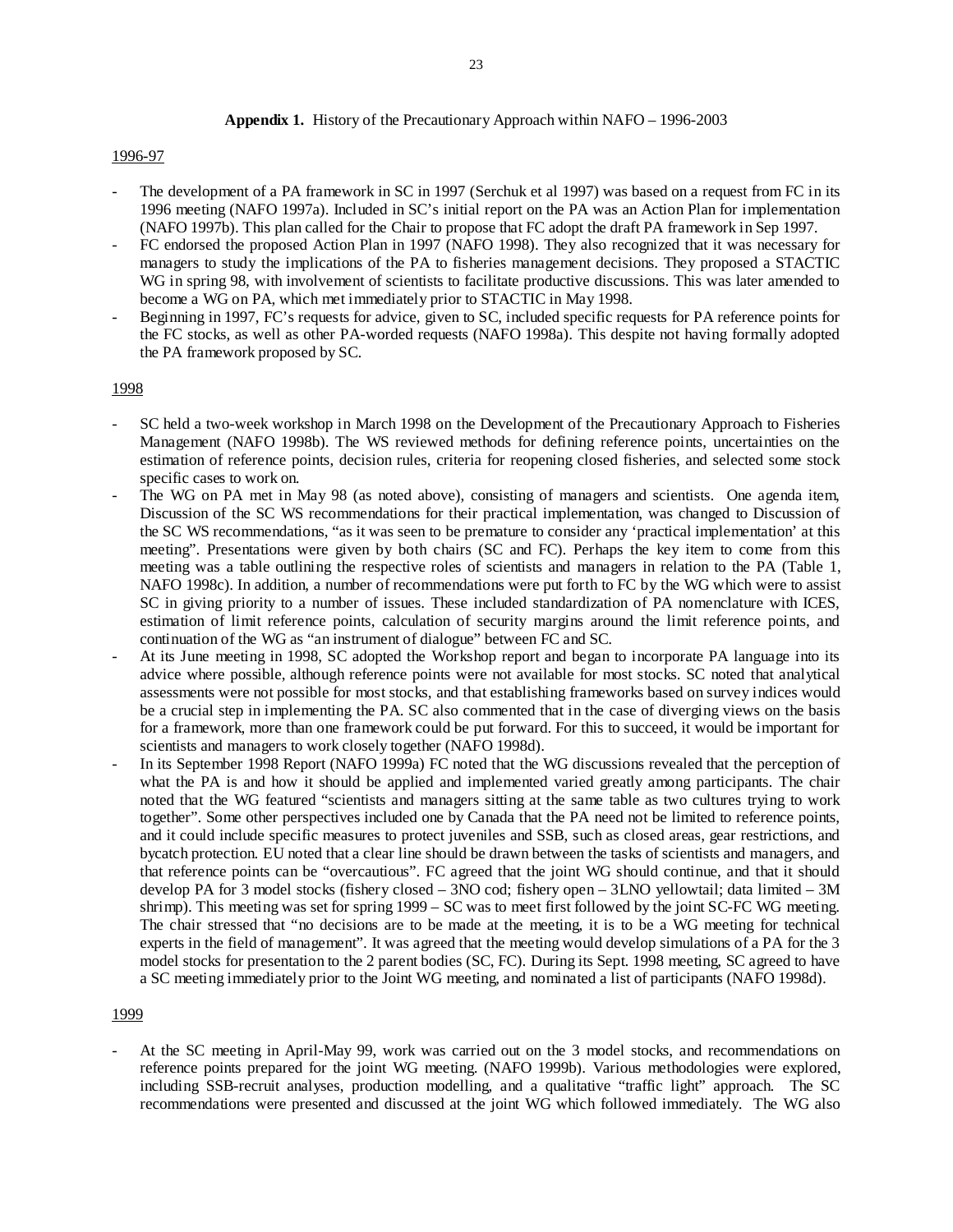considered a list of potential management tools to be considered by FC at its Sep 99 meeting. In the WG report (NAFO 1999c), it was pointed out that the scientific terminology related to the PA was difficult for managers and clients, and that differences in terminology between NAFO and ICES created some difficulty for managers working in both organisations. Some managers also expressed a need for a clear and simple presentation of results in order to understand the background. For each of the 3 stocks, the WG compiled a list of elements pertaining to a PA for management of each stock. There was not, however, any consensus on identification of options for decision rules or evaluation of appropriate management strategies for the 3 stocks.

- There was minimal discussion of the April-May meetings in the June 1999 SC meeting, although progress made at those meetings was reflected in the June report on the relevant stocks. At its September 1999 meeting, SC reviewed the earlier meeting reports and called for continued joint WG meetings to further understanding of the PA. Harmonization of PA terminology was again identified as an important concept.
- At the FC meeting in 1999, there was support for continuing the joint WG meeting, and an agenda was prepared for such a meeting in early 2000. Noting the progress that had been made thus far, along with the provisions of the various international agreements on PA and responsible fisheries, FC also adopted a resolution to guide the implementation of the PA within NAFO (NAFO 2000a). The main points, as tabled in a working document at that meeting, are listed in Table 2.

## 2000

- To address concerns with harmonization of PA terminology, arising within both ICES and NAFO, a coordinated working party (CWP) meeting was held in February 2000 (ICES 2000). Representatives attended from NAFO, ICES, ICCAT, and FAO, and presentations were given on the PA in each organisation. The CWP made detailed comparisons of the PA in each of the 3 scientific agencies (ICES, NAFO, ICCAT). It was noted that there were differences in interpreting the original UN guidelines for implementing the PA, but that the objectives of these scientific agencies shared a number of common elements. With regard to harmonization, the report stated that even if it were possible to recommend a common approach to the PA, it may be premature, as work on the PA was in the exploratory stage in many cases.
- The joint FC/SC WG on PA met in Feb-March 2000. On the issue of harmonisation of concepts and terminology, the WG agreed that there were "several broad similarities between the ICES and NAFO versions of the PA" (NAFO 2000b). The issue of  $F_{\text{msy}}$  as a maximum value for  $F_{\text{lim}}$  (as in the NAFO PA) was clearly an issue, as this is not the case in the ICES framework. Strong views were expressed on the appropriateness of  $F_{\text{msy}}$ as a reference point, and the WG could not agree on which formulation was more appropriate. On a more positive note, the WG defined steps for the implementation of a PA for 2 of the model stocks (3NO cod and 3LNO yellowtail – see Table 3). Additional technical management measures, as elements of a PA, were also specified, including protection of spawners and pre-recruits, and concerns with by-catch. The need to address harvest control rules in implementing the PA was noted. The WG also addressed changes to FC's request to SC to reflect the PA, although it was agreed that the term PA Framework would not be used as FC had not yet formally adopted the PA Framework proposed by SC. Although some progress was made at this meeting, it is clear from the report that many differences in opinion over the PA existed among the Contracting Parties of NAFO. The meeting also featured procedural wrangling over wording of the report, lack of consensus on some presentations, and considerable debate on what items should or should not be included in the report. The report indicated guidance was required from FC on some issues pertaining to preparation of WG reports.
- From the June 2000 SC meeting (NAFO 2000c): "Noting that Scientific Council has been working with the PA framework since 1997 while the Fisheries Commission has not adopted it, the Council recorded that the structure of the last three meetings of the Joint Scientific Council and Fisheries Commission Working Group was not optimal for discussion of the PA framework. The Council was of the view that less formal and smaller meetings in the form of dialogue between scientists and managers may see progress. It was also suggested that there may be more success if the Scientific Council presented applications of the PA to specific cases."
- In September of 2000, SC had development of the PA on its agenda, although there were no papers or specific items to discuss (NAFO 2000c). However, the SC Special Session at that meeting, a 3-day WS on assessment methods, dealt extensively with PA methodology and risk analysis software.
- At its September 2000 meeting, FC reviewed the results of the joint PA WG meeting, and received a summary presentation by the chair of SC (NAFO 2001a). The report was adopted, and considerable discussion occurred on whether the WG should continue or not. Some CP's strongly supported continuation, and proposed a 3 year pilot project to "operationalize" the work done on the model stocks. Other CP's held the view that more work